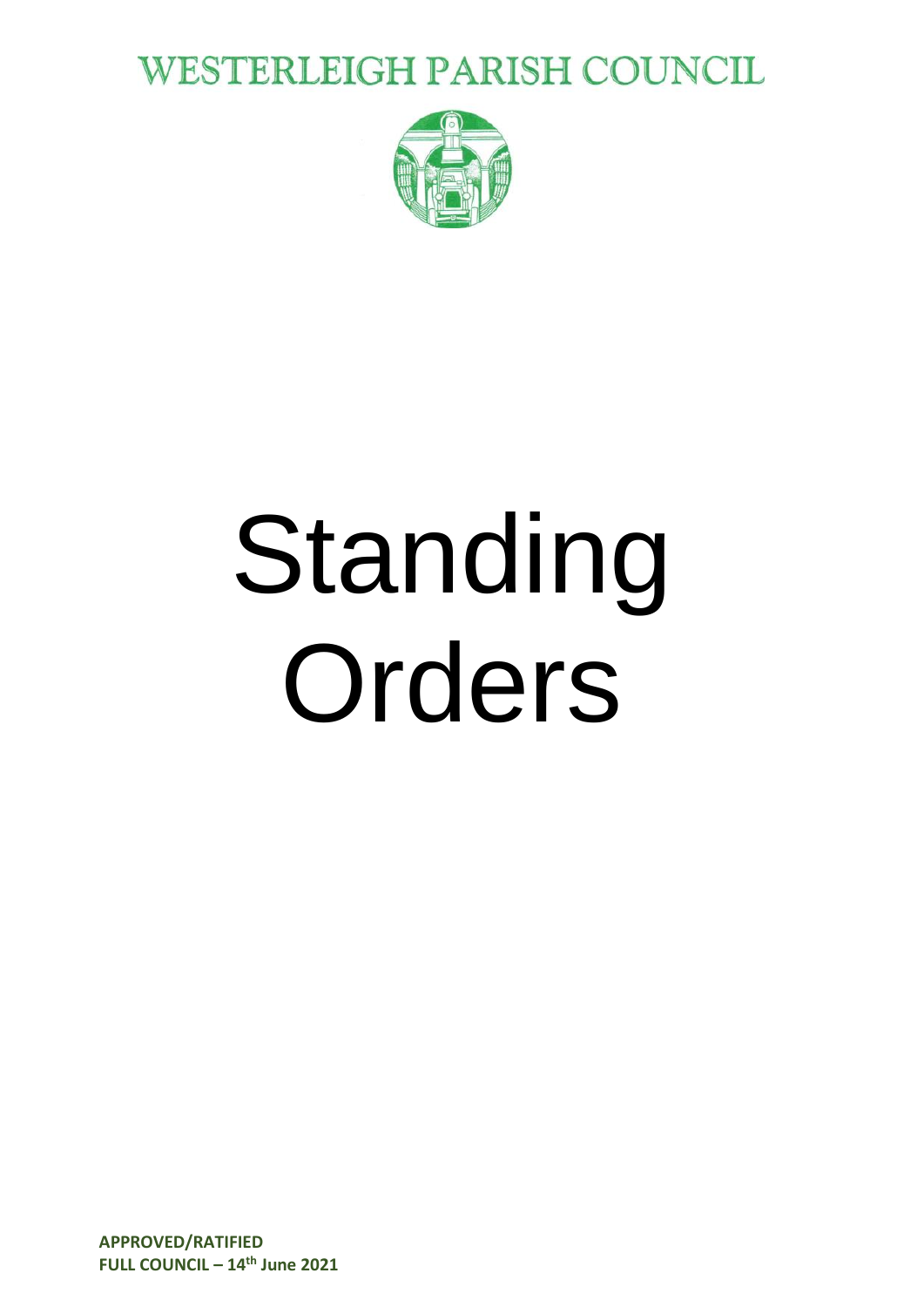The Standing Orders were reviewed and updated on the return to real-life meetings on June 14<sup>th</sup> 2021, after a period of virtual meetings from March 2020 - May 2021. The COVID Delegated powers in force during that period are attached as an Appendix.

#### **List of standing orders**

| 1.  | Rules of debate at meetings                                                 | 3  |
|-----|-----------------------------------------------------------------------------|----|
| 2.  | <b>Disorderly conduct at meetings</b>                                       | 5  |
| 3.  | <b>Meetings generally</b>                                                   | 5  |
| 4.  | <b>Committees and sub-committees</b>                                        | 7  |
| 5.  | <b>Ordinary council meetings</b>                                            | 8  |
| 6.  | Extraordinary meetings of the council and committees and sub-<br>committees | 10 |
| 7.  | <b>Previous resolutions</b>                                                 | 11 |
| 8.  | <b>Voting on appointments</b>                                               |    |
| 9.  | Motions for a meeting that require written notice                           |    |
|     | to be given to the Proper Officer                                           | 11 |
| 10. | Motions at a meeting that do not require written notice                     | 12 |
| 11. | Handling confidential or sensitive information                              | 13 |
| 12. | <b>Draft minutes</b>                                                        | 13 |
| 13. | Code of conduct and dispensations                                           | 14 |
| 14. | Code of conduct complaints                                                  | 15 |
| 15. | <b>Proper Officer</b>                                                       | 15 |
| 16. | <b>Responsible Financial Officer</b>                                        | 17 |
| 17. | <b>Accounts and accounting statements</b>                                   | 17 |
| 18. | <b>Financial controls and procurement</b>                                   | 18 |
| 19. | <b>Handling staff matters</b>                                               | 19 |
| 20. | <b>Requests for information</b>                                             | 20 |
| 21. | Relations with the press/media                                              | 20 |
| 22. | Execution and sealing of legal deeds                                        | 20 |
| 23. | <b>Communicating with District and County or Unitary Councillors</b>        | 21 |
| 24. | <b>Restrictions on councillor activities</b>                                | 21 |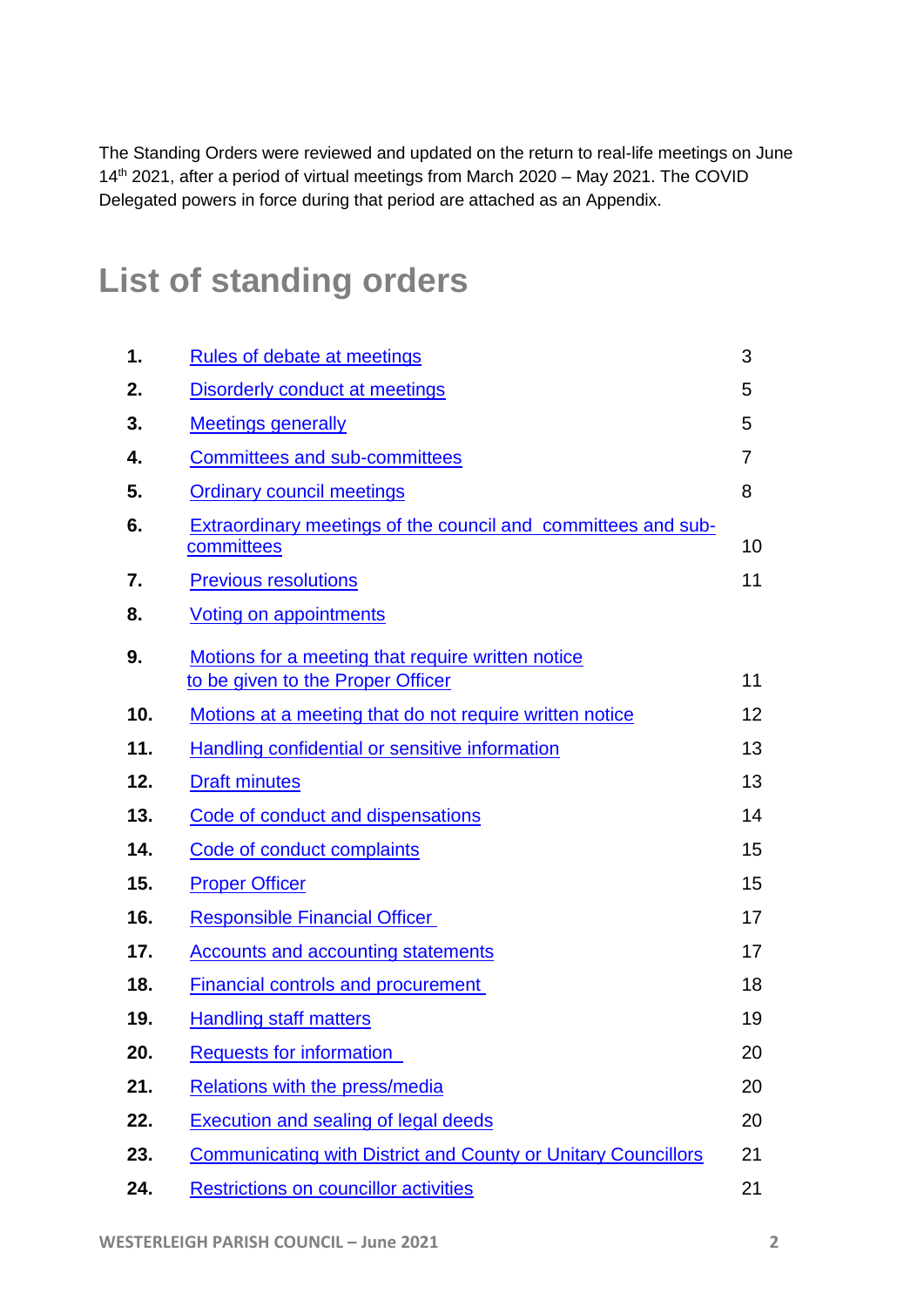#### **26. Appendix UPDATE TO STANDING ORDERS & FINANCIAL REGULATIONS DUE TO THE COVID-19 SITUATION** MARCH 23RD 2020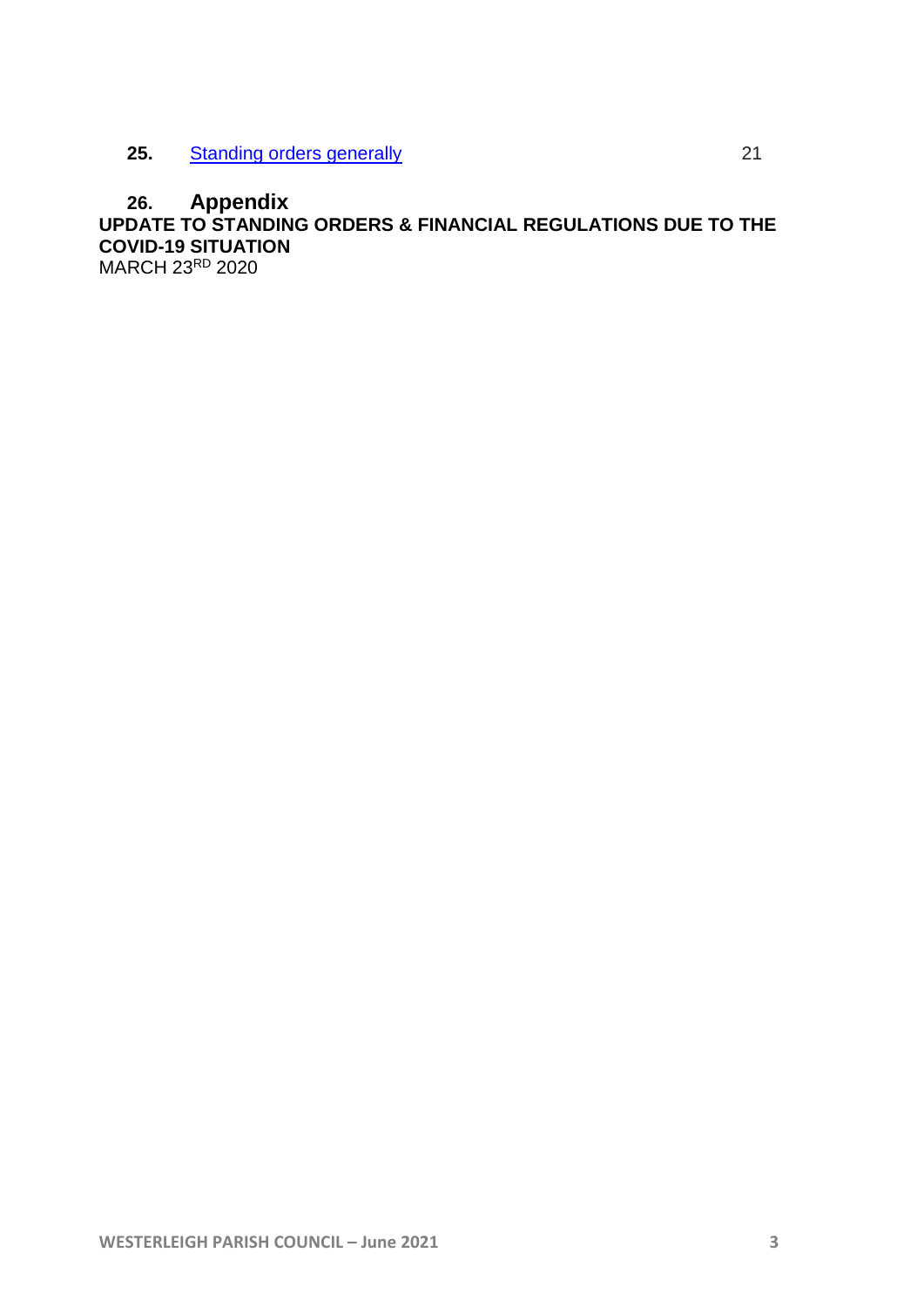## Standing orders

#### <span id="page-3-0"></span>**1. Rules of debate at meetings**

- a Motions<sup>1</sup> on the agenda shall be considered in the order that they appear unless the order is changed at the discretion of the chairman of the meeting.
- b A motion (including an amendment) shall not be progressed unless it has been moved and seconded.
- c A motion on the agenda that is not moved by its proposer may be treated by the chairman of the meeting as withdrawn.
- d If a motion (including an amendment) has been seconded, it may be withdrawn by the proposer only with the consent of the seconder and the meeting.
- e An amendment is a proposal to remove or add words to a motion. It shall not negate the motion.
- f If an amendment to the original motion is carried, the original motion becomes the substantive motion upon which further amendment(s) may be moved.
- g An amendment shall not be considered unless early verbal notice of it is given at the meeting and, if requested by the chairman of the meeting, is expressed in writing to the chairman.
- h A councillor may move an amendment to his own motion if agreed by the meeting. If a motion has already been seconded, the amendment shall be with the consent of the seconder and the meeting.
- i If there is more than one amendment to an original or substantive motion, the amendments shall be moved in the order directed by the chairman.
- j Subject to standing order 1(k) below, only one amendment shall be moved and debated at a time, the order of which shall be directed by the chairman of the meeting.
- k One or more amendments may be discussed together if the chairman of the meeting considers this expedient but each amendment shall be voted upon separately.

 $\overline{a}$ 

<sup>&</sup>lt;sup>1</sup> For the purposes of clarity a 'motion' is to be regarded as a proposal put forward for agreement once it has been seconded. The outcome then becomes the 'resolution' subject to any agreed amendments.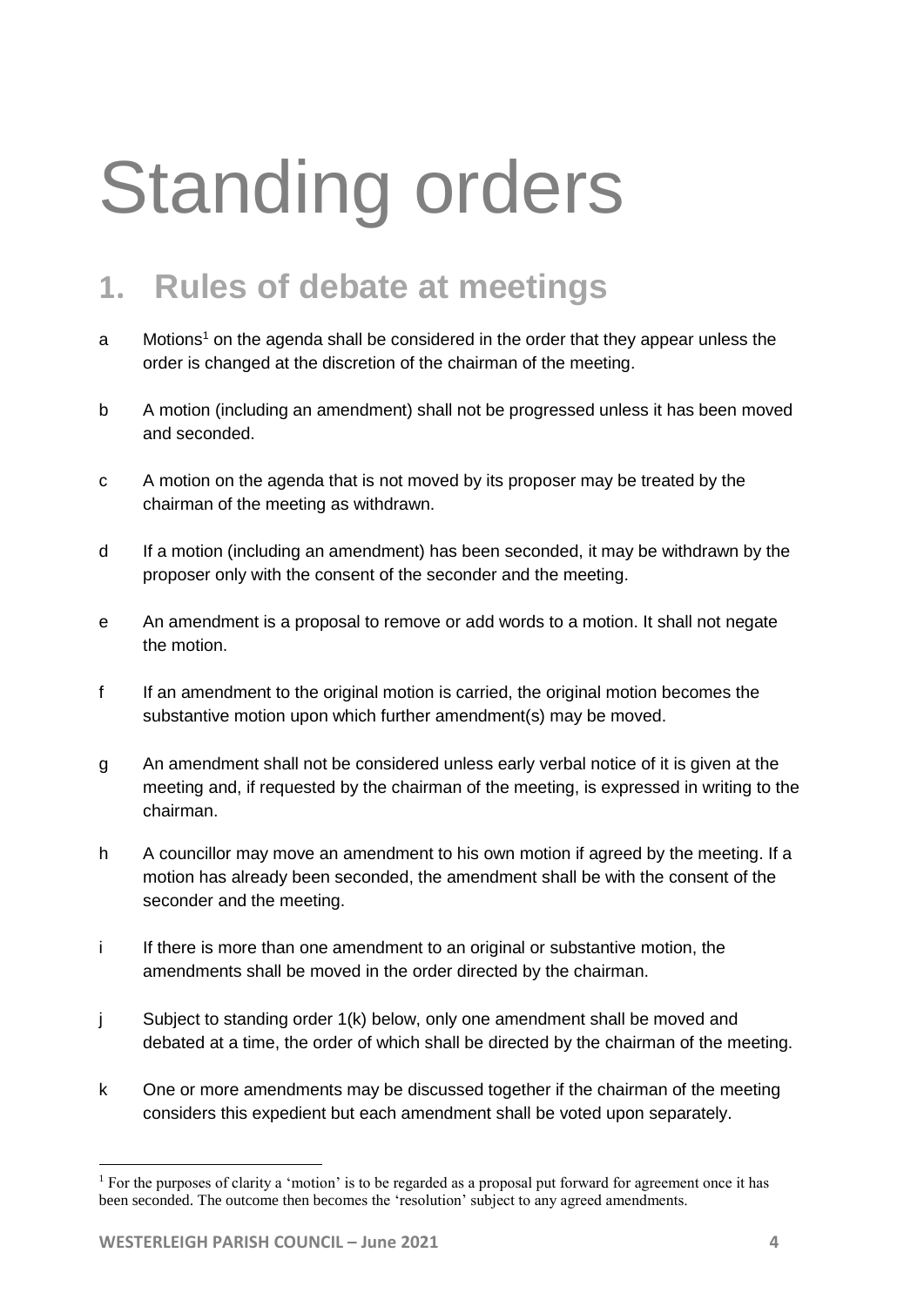- l A councillor may not move more than one amendment to an original or substantive motion.
- m The mover of an amendment has no right of reply at the end of debate on it.
- n Where a series of amendments to an original motion are carried, the mover of the original motion shall have a right of reply either at the end of debate of the first amendment or at the very end of debate on the final substantive motion immediately before it is put to the vote.
- o Unless permitted by the chairman of the meeting, a councillor may speak once in the debate on a motion except:

i. to speak on an amendment moved by another councillor;

- ii. to move or speak on another amendment if the motion has been amended since he last spoke;
- iii. to make a point of order;
- iv. to give a personal explanation; or
- v. in exercise of a right of reply.
- p During the debate of a motion, a councillor may interrupt only on a point of order or a personal explanation and the councillor who was interrupted shall stop speaking. A councillor raising a point of order shall identify the standing order which he considers has been breached or specify the other irregularity in the proceedings of the meeting he is concerned by.
- q A point of order shall be decided by the chairman of the meeting and his decision shall be final.
- r When a motion is under debate, no other motion shall be moved except:
	- i. to amend the motion;
	- ii. to proceed to the next business;
	- iii. to adjourn the debate;
	- iv. to put the motion to a vote;
	- v. to ask a person to be no longer heard or to leave the meeting;
	- vi. to refer a motion to a committee or sub-committee for consideration;
	- vii. to exclude the public and press;
	- viii. to adjourn the meeting; or
	- ix. to suspend particular standing order(s) excepting those which reflect mandatory statutory requirements.
- s Before an original or substantive motion is put to the vote, the chairman of the meeting shall be satisfied that the motion has been sufficiently debated and that the mover of the motion under debate has exercised or waived his right of reply.
- t Excluding motions moved under standing order 1(r) above, the contributions or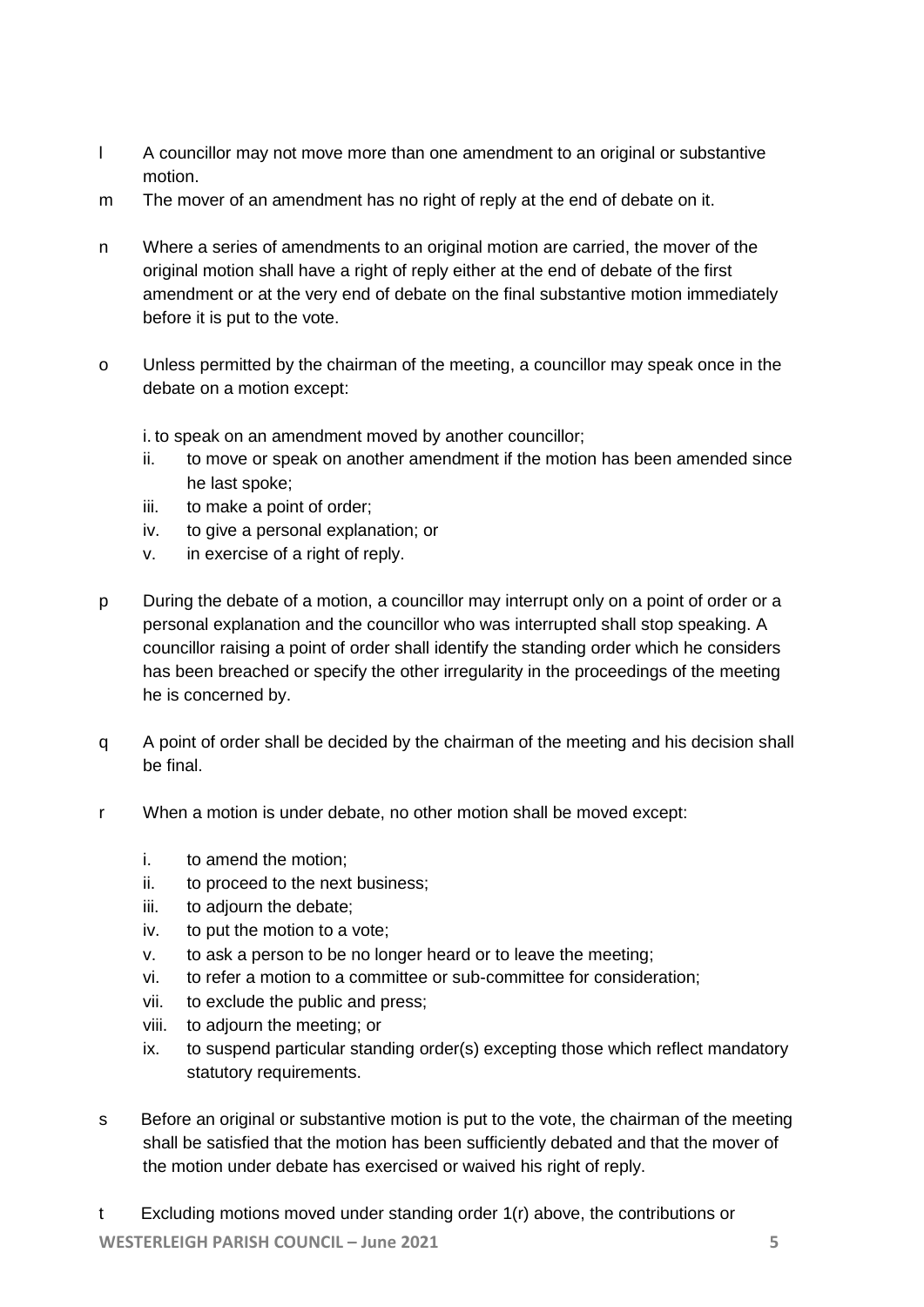speeches by a councillor shall relate only to the motion under discussion and shall not exceed 3 minutes without the consent of the chairman of the meeting.

#### <span id="page-5-0"></span>**2. Disorderly conduct at meetings**

- a No person shall obstruct the transaction of business at a meeting or behave offensively or improperly. If this standing order is ignored, the chairman of the meeting shall request such person(s) to moderate or improve their conduct.
- b If person(s) disregard the request of the chairman of the meeting to moderate or improve their conduct, any councillor or the chairman of the meeting may move that the person be no longer heard or excluded from the meeting. The motion, if seconded, shall be put to the vote without discussion.
- c If a resolution made under standing order 2(b) above is ignored, the chairman of the meeting may take further reasonable steps to restore order or to progress the meeting. This may include temporarily suspending or closing the meeting.
- d If a person disregards any requests or requirements relating to COVID-19, such as social distancing, failure to register, wearing of masks (unless exempt) the Chairman shall request them to take the required action, and if necessary any councillor or the chairman of the meeting may move that the person be no longer heard or excluded from the meeting. The motion, if seconded, shall be put to the vote without discussion.

#### <span id="page-5-1"></span>**3. Meetings generally**

- **Full Council meetings**
- **Committee meetings**
- Sub-committee meetings
- $\overline{\phantom{a}}$ a **Meetings shall not take place in premises which at the time of the meeting are used for the supply of alcohol, unless no other premises are available free of charge or at a reasonable cost.**
- $\overline{\phantom{a}}$ b **The minimum three clear days for notice of a meeting does not include the day on which notice was issued, the day of the meeting, a Sunday, a day of the Christmas break, a day of the Easter break or of a bank holiday or a day appointed for public thanksgiving or mourning.**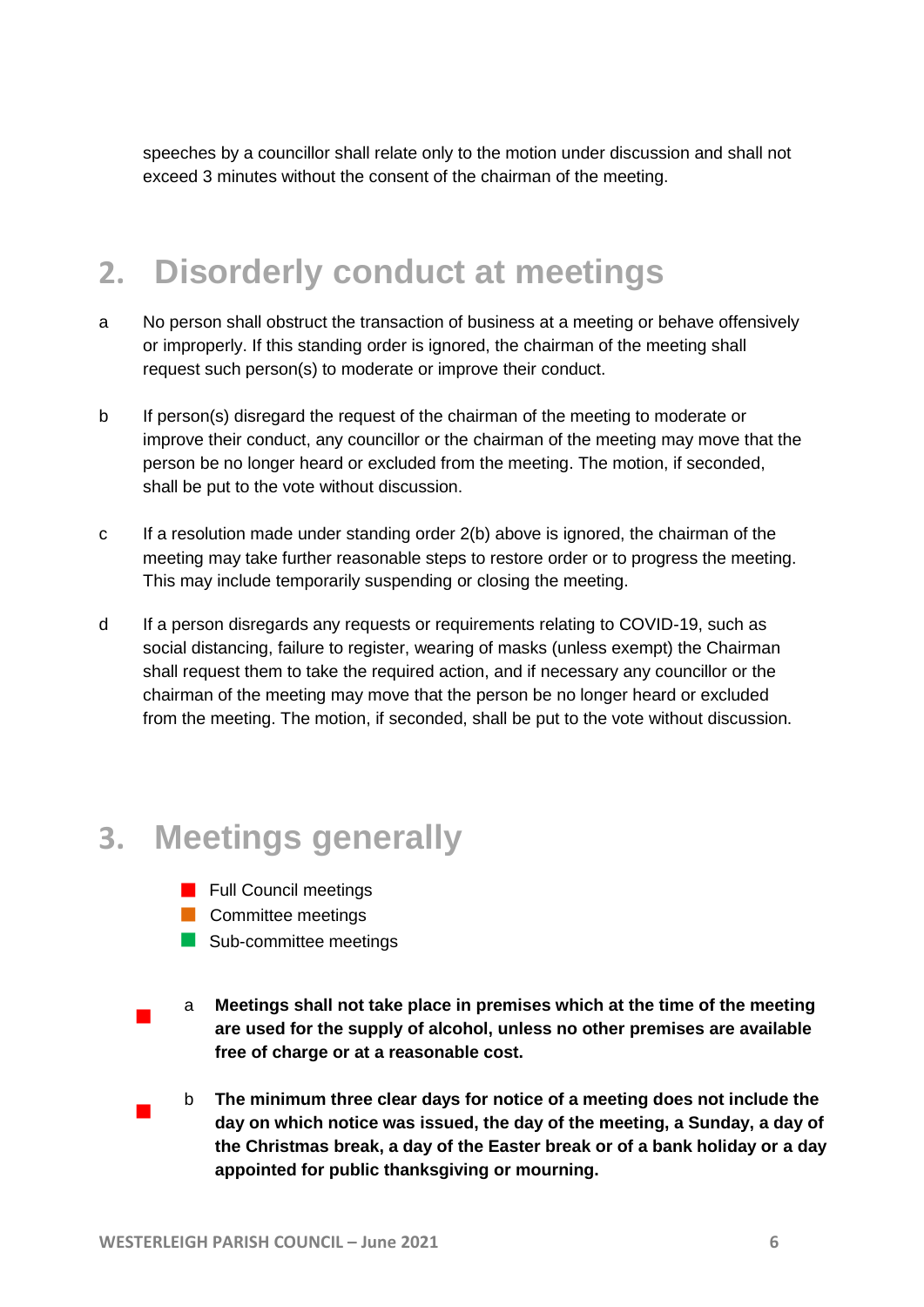- c **The minimum three clear days' public notice for a meeting does not include the day on which the notice was issued or the day of the meeting unless the meeting is convened at shorter notice**.
- d **Meetings shall be open to the public unless their presence is prejudicial to the public interest by reason of the confidential nature of the business to be transacted or for other special reasons. The public's exclusion from part or all of a meeting shall be by a resolution which shall give reasons for the public's exclusion.**
- e The Chairman of the Council may use their discretion to invite members of the public to make representations, answer questions and give evidence at a meeting which they are entitled to attend in respect of the business on the agenda.
- f A member of the public shall not speak for more than 3 minutes.
- g In accordance with standing order 3(e) above, a question shall not require a response at the meeting nor start a debate on the question.
- h A person who speaks at a meeting shall direct his comments to the chairman of the meeting.
- i Only one person is permitted to speak at a time. If more than one person wants to speak, the chairman of the meeting shall direct the order of speaking.
- $\mathcal{L}^{\text{max}}_{\text{max}}$ j **Photographing, recording, broadcasting or transmitting the proceedings of a meeting by any means is not permitted without the Council's consent**.
	- k **The press shall be provided with reasonable facilities for the taking of their report of all or part of a meeting at which they are entitled to be present**.
	- $\overline{\phantom{a}}$ l **Subject to standing orders which indicate otherwise, anything authorised or required to be done by, to or before the Chairman of the Council may in his absence be done by, to or before the Vice-Chairman of the Council (if any).**
	- $\overline{\phantom{a}}$ m **The Chairman, if present, shall preside at a meeting. If the Chairman is absent from a meeting, the Vice-Chairman, if present, shall preside. If both the Chairman and the Vice-Chairman are absent from a meeting, a councillor as chosen by the councillors present at the meeting shall preside at the meeting.**

 $\mathbb{R}^2$ 

 $\mathbb{R}^n$ 

 $\mathbb{R}^n$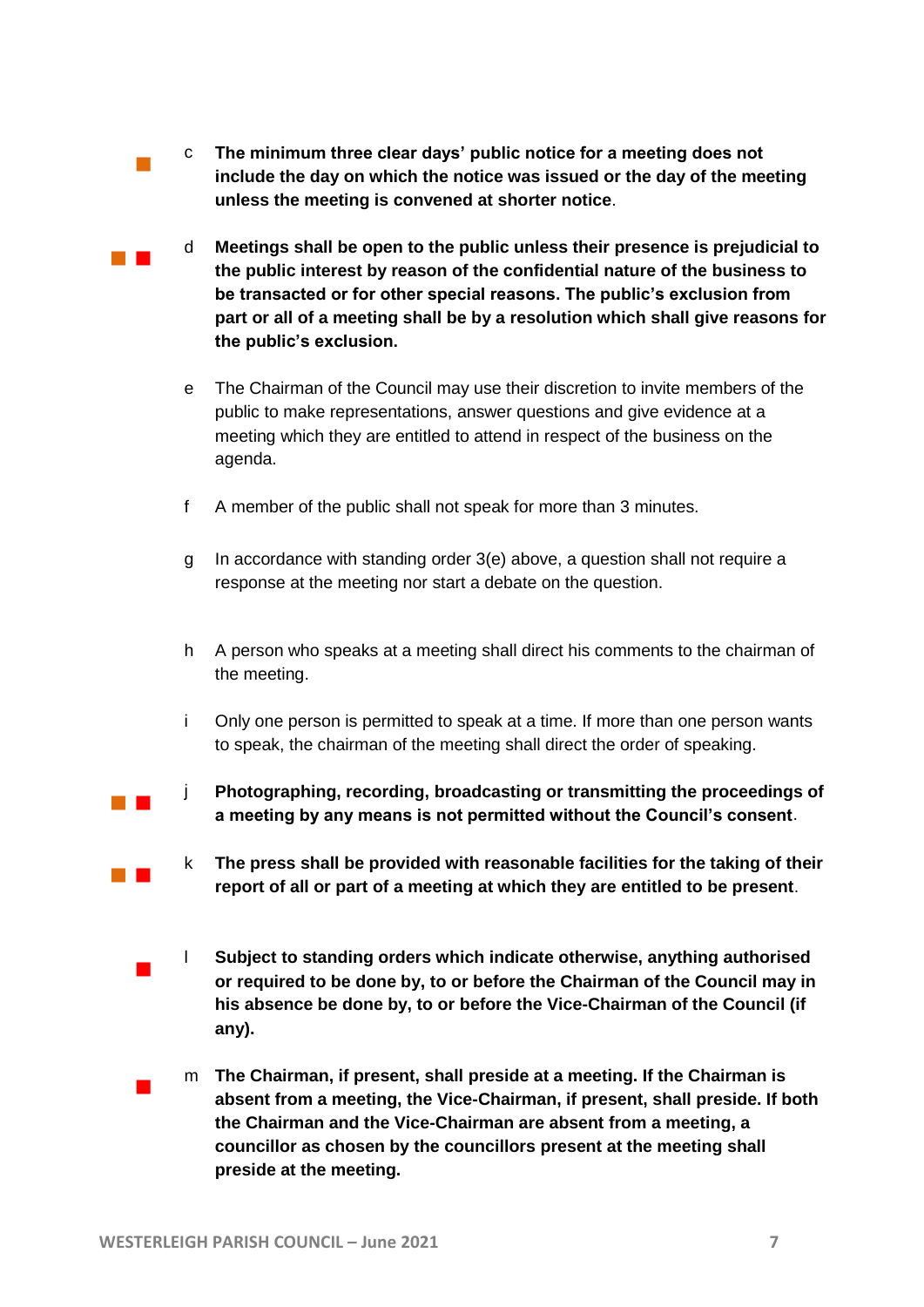**The Company** 

**Contract Contract** 

- n **Subject to a meeting being quorate, all questions at a meeting shall be decided by a majority of the councillors or councillors with voting rights present and voting.**
- o **The chairman of a meeting may give an original vote on any matter put to the vote, and in the case of an equality of votes may exercise his casting vote whether or not he gave an original vote.**

*See standing orders 5(i) and (j) below for the different rules that apply in the election of the Chairman of the Council at the annual meeting of the council.*

- p **Unless standing orders provide otherwise, voting on a question shall be by a show of hands. At the request of a councillor, the voting on any question shall be recorded so as to show whether each councillor present and voting gave his vote for or against that question.** Such a request shall be made before moving on to the next item of business on the agenda.
- q The minutes of a meeting shall include an accurate record of the following: i.the time and place of the meeting;
	- ii. the names of councillors present and absent;
	- iii. interests that have been declared by councillors and non-councillors with voting rights;
	- iv. whether a councillor or non-councillor with voting rights left the meeting when matters that they held interests in were being considered;
	- v. if there was a public participation session; and
	- vi. the resolutions made.

**The Common** 

 $\blacksquare$ 

a na m

r **A councillor or a non-councillor with voting rights who has a disclosable pecuniary interest or another interest as set out in the council's code of conduct in a matter being considered at a meeting is subject to statutory limitations or restrictions under the code on his right to participate and vote on that matter.**

s **No business may be transacted at a meeting unless at least one-third of the whole number of members of the council are present and in no case shall the quorum of a meeting be less than three.**

*See standing order 4d(viii) below for the quorum of a committee or subcommittee meeting.* 

- t **If a meeting is or becomes inquorate no business shall be transacted** and the meeting shall be closed. The business on the agenda for the meeting shall be adjourned to another meeting.
	- u A meeting shall not exceed 10pm.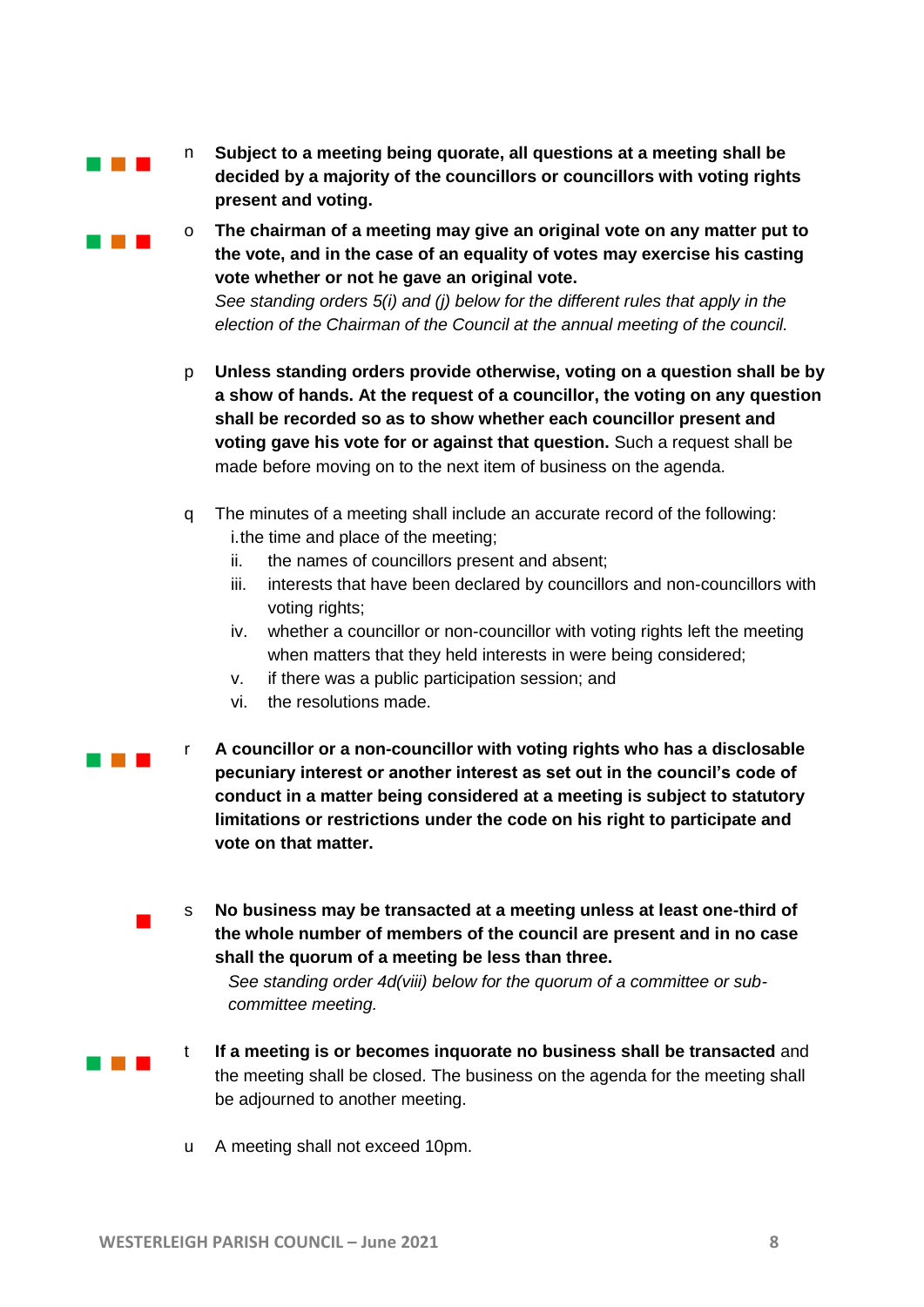## <span id="page-8-0"></span>**4. Committees and sub-committees**

- a **Unless the council determines otherwise, a committee may appoint a subcommittee whose terms of reference and members shall be determined by the committee.**
- b **The members of a committee may include non-councillors unless it is a committee which regulates and controls the finances of the council.**
- c **Unless the council determines otherwise, all the members of an advisory committee and a sub-committee of the advisory committee may be noncouncillors.**
- d The council may appoint standing committees or other committees as may be necessary, and:
	- i. shall determine their terms of reference;
	- ii. shall determine the number and time of the ordinary meetings of a standing committee up until the date of the next annual meeting of full council;
	- iii. shall permit a committee, other than in respect of the ordinary meetings of a committee, to determine the number and time of its meetings;
	- iv. shall, subject to standing orders 4(b) and (c) above, appoint and determine the terms of office of members of such a committee;
	- v. may, subject to standing orders 4(b) and (c) above, appoint and determine the terms of office of the substitute members to a committee whose role is to replace the ordinary members at a meeting of a committee if the ordinary members of the committee confirm to the Proper Officer 7 days before the meeting that they are unable to attend;
	- vi. shall, after it has appointed the members of a standing committee, appoint the chairman of the standing committee;
	- vii. shall permit a committee other than a standing committee, to appoint its own chairman at the first meeting of the committee;
	- viii. shall determine the place, notice requirements and quorum for a meeting of a committee and a sub-committee which shall be no less than three;
	- ix. shall determine if the public may participate at a meeting of a committee;
	- x. shall determine if the public and press are permitted to attend the meetings of a sub-committee and also the advance public notice requirements, if any, required for the meetings of a sub-committee;
	- xi. shall determine if the public may participate at a meeting of a sub-committee that they are permitted to attend; and
	- xii. may dissolve a committee.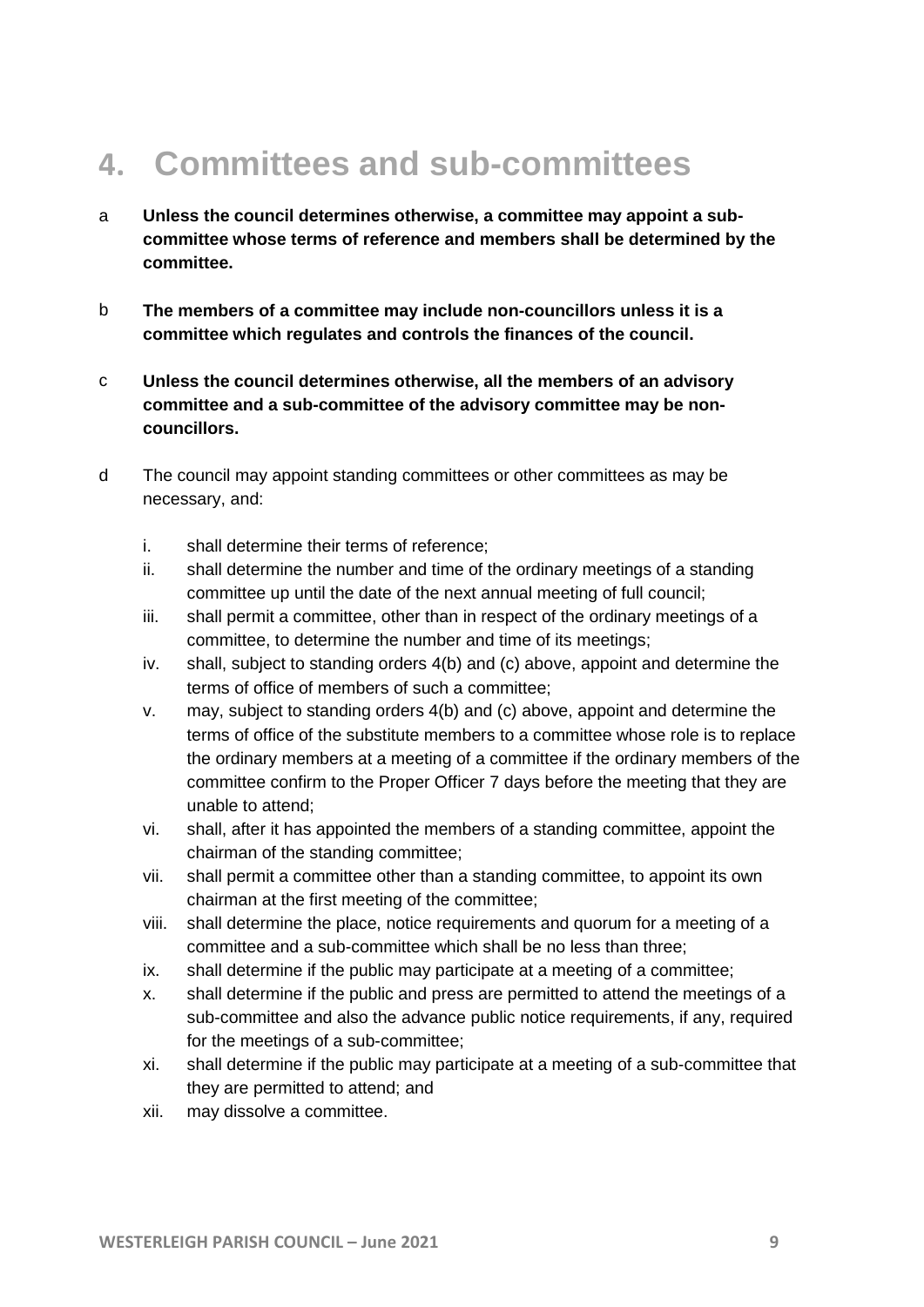## <span id="page-9-0"></span>**5. Ordinary council meetings**

- **a In an election year, the annual meeting of the council shall be held on or within 14 days following the day on which the new councillors elected take office.**
- **b In a year which is not an election year, the annual meeting of a council shall be held on such day in May as the council may direct.**
- c **If no other time is fixed, the annual meeting of the council shall take place at 6pm.**
- d **In addition to the annual meeting of the council, at least three other ordinary meetings shall be held in each year on such dates and times as the council directs.**
- **e The first business conducted at the annual meeting of the council shall be the election of the Chairman and Vice-Chairman (if any) of the Council.**
- **f The Chairman of the Council, unless he has resigned or becomes disqualified, shall continue in office and preside at the annual meeting until his successor is elected at the next annual meeting of the council.**
- **g The Vice-Chairman of the Council, if any, unless he resigns or becomes disqualified, shall hold office until immediately after the election of the Chairman of the Council at the next annual meeting of the council.**
- **h In an election year, if the current Chairman of the Council has not been re-elected as a member of the council, he shall preside at the meeting until a successor Chairman of the Council has been elected. The current Chairman of the Council shall not have an original vote in respect of the election of the new Chairman of the Council but must give a casting vote in the case of an equality of votes.**
- **i In an election year, if the current Chairman of the Council has been re-elected as a member of the council, he shall preside at the meeting until a new Chairman of the Council has been elected. He may exercise an original vote in respect of the election of the new Chairman of the Council and must give a casting vote in the case of an equality of votes.**
- j Following the election of the Chairman of the Council and Vice-Chairman (if any) of the Council at the annual meeting of the council, the business of the annual meeting shall include:
	- i. **In an election year, delivery by the Chairman of the Council and councillors of their acceptance of office forms unless the council resolves for this to be done at a later date**. **In a year which is not an election year, delivery by the Chairman of the Council of his acceptance of office form unless the council**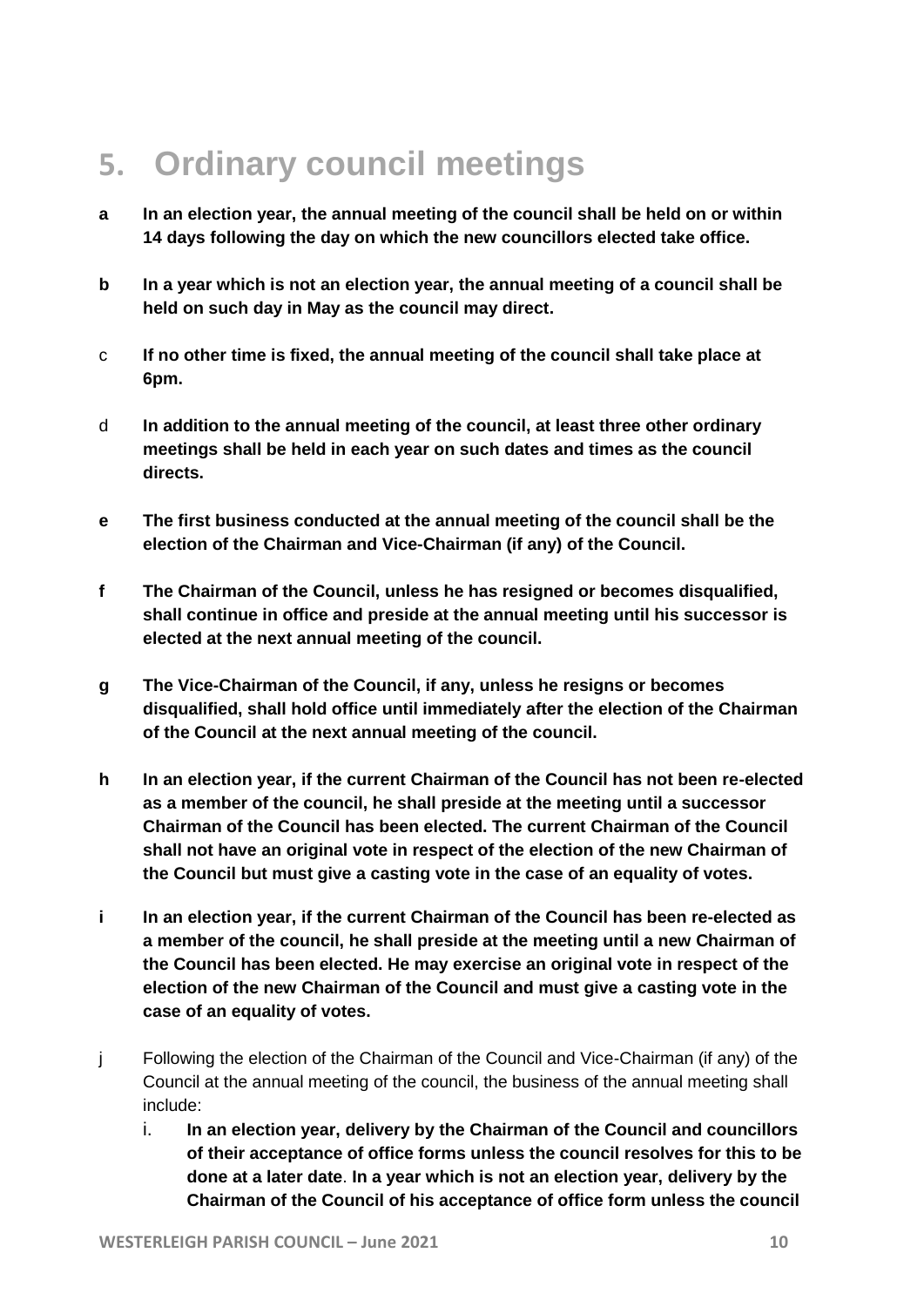#### **resolves for this to be done at a later date;**

- ii. Confirmation of the accuracy of the minutes of the last meeting of the council;
- iii. Receipt of the minutes of the last meeting of a committee;
- iv. Consideration of the recommendations made by a committee;
- v. Review of delegation arrangements to committees, sub-committees, staff and other local authorities;
- vi. Review of the terms of reference for committees;
- vii. Appointment of members to existing committees;
- viii. Appointment of any new committees in accordance with standing order 4 above;
- ix. Review and adoption of appropriate standing orders and financial regulations;
- x. Review of arrangements, including any charters and agency agreements, with other local authorities and review of contributions made to expenditure incurred by other local authorities;
- xi. Review of representation on or work with external bodies and arrangements for reporting back;
- xii. In an election year, to make arrangements with a view to the council becoming eligible to exercise the general power of competence in the future;
- xiii. Review of inventory of land and assets including buildings and office equipment;
- xiv. Confirmation of arrangements for insurance cover in respect of all insured risks;
- xv. Review of the council's and/or staff subscriptions to other bodies;
- xvi. Review of the council's complaints and grievance procedure;
- xvii. Review of the council's procedures for handling requests made under the Freedom of Information Act 2000 and the Data Protection Act 1998;
- xviii. Review of the council's policy for dealing with the press/media; and
- xix. Determining the time and place of ordinary meetings of the full council up to and including the next annual meeting of full council.

#### <span id="page-10-0"></span>**6. Extraordinary meetings of the council and committees and sub-committees**

#### **a The Chairman of the Council may convene an extraordinary meeting of the council at any time.**

- b **If the Chairman of the Council does not or refuses to call an extraordinary meeting of the council within seven days of having been requested in writing to do so by two councillors, any two councillors may convene an extraordinary meeting of the council. The public notice giving the time, place and agenda for such a meeting must be signed by the two councillors.**
- c The chairman of a committee may convene an extraordinary meeting of the committee at any time.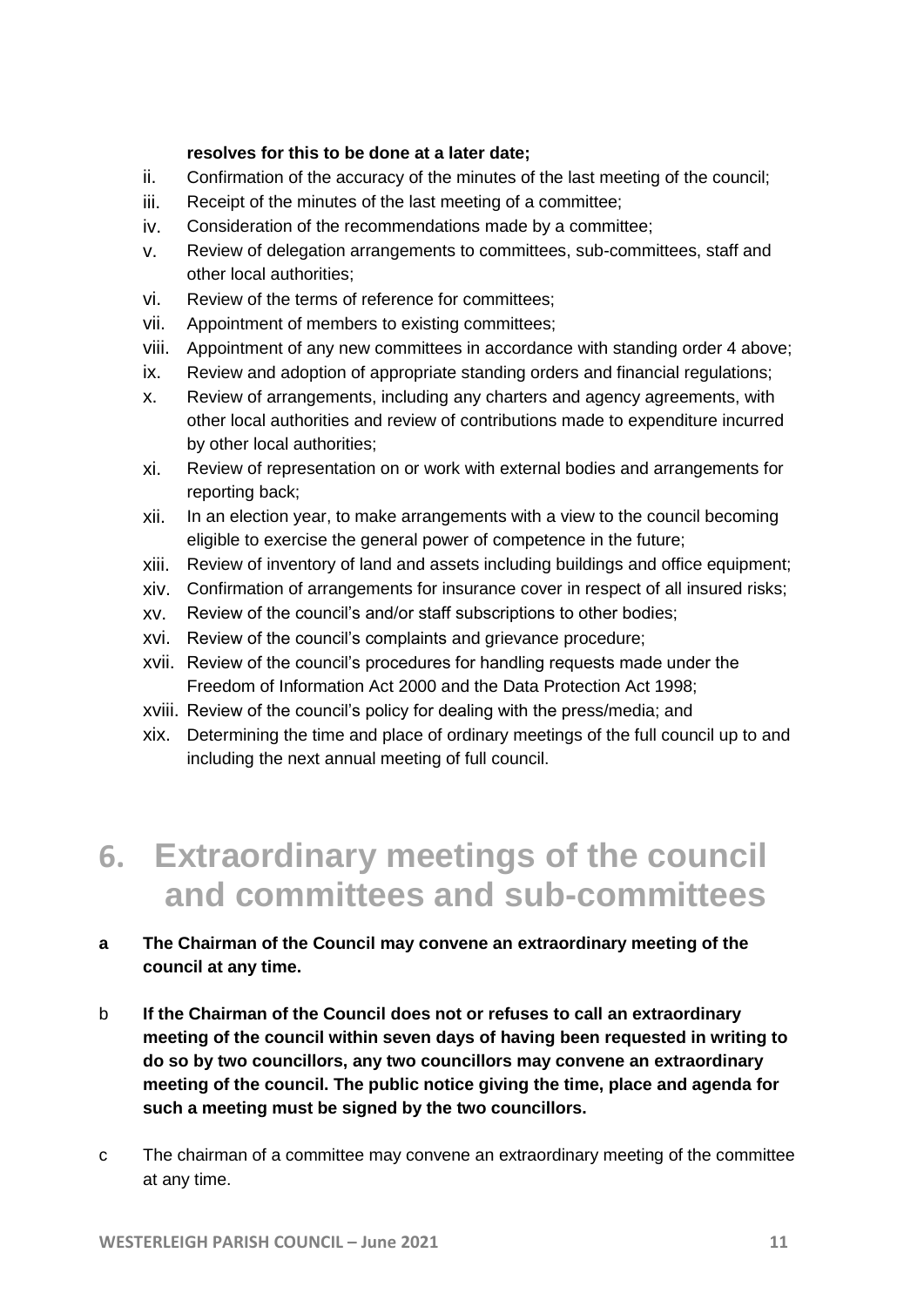d If the chairman of a committee does not or refuses to call an extraordinary meeting within seven days of having been requested by to do so by two members of the committee, any three members of the committee may convene an extraordinary meeting of a committee.

#### <span id="page-11-0"></span>**7. Previous resolutions**

a A resolution can be changed or amended at a following Full Council meeting (or Extraordinary Parish Council meeting) which by definition would be quorate, but would require a majority of the full number of sitting members (ie 5 out of 9 if fully represented or 4 out of 6 if only 6 members on the Parish Council).

#### <span id="page-11-1"></span>**8. Voting on appointments**

- a Where more than two persons have been nominated for a position to be filled by the council and none of those persons has received an absolute majority of votes in their favour, the name of the person having the least number of votes shall be struck off the list and a fresh vote taken. This process shall continue until a majority of votes is given in favour of one person. A tie in votes may be settled by the casting vote exerciseable by the chairman of the meeting.
- <span id="page-11-2"></span>**9. Motions for a meeting that require written notice to be given to the Proper Officer**
- a A motion shall relate to the responsibilities of the meeting which it is tabled for and in any event shall relate to the performance of the council's statutory functions, powers and obligations or an issue which specifically affects the council's area or its residents.
- b No motion may be moved at a meeting unless it is on the agenda and the mover has given written notice of its wording to the Proper Officer at least fourteen clear days before the meeting. Clear days do not include the day of the notice or the day of the meeting.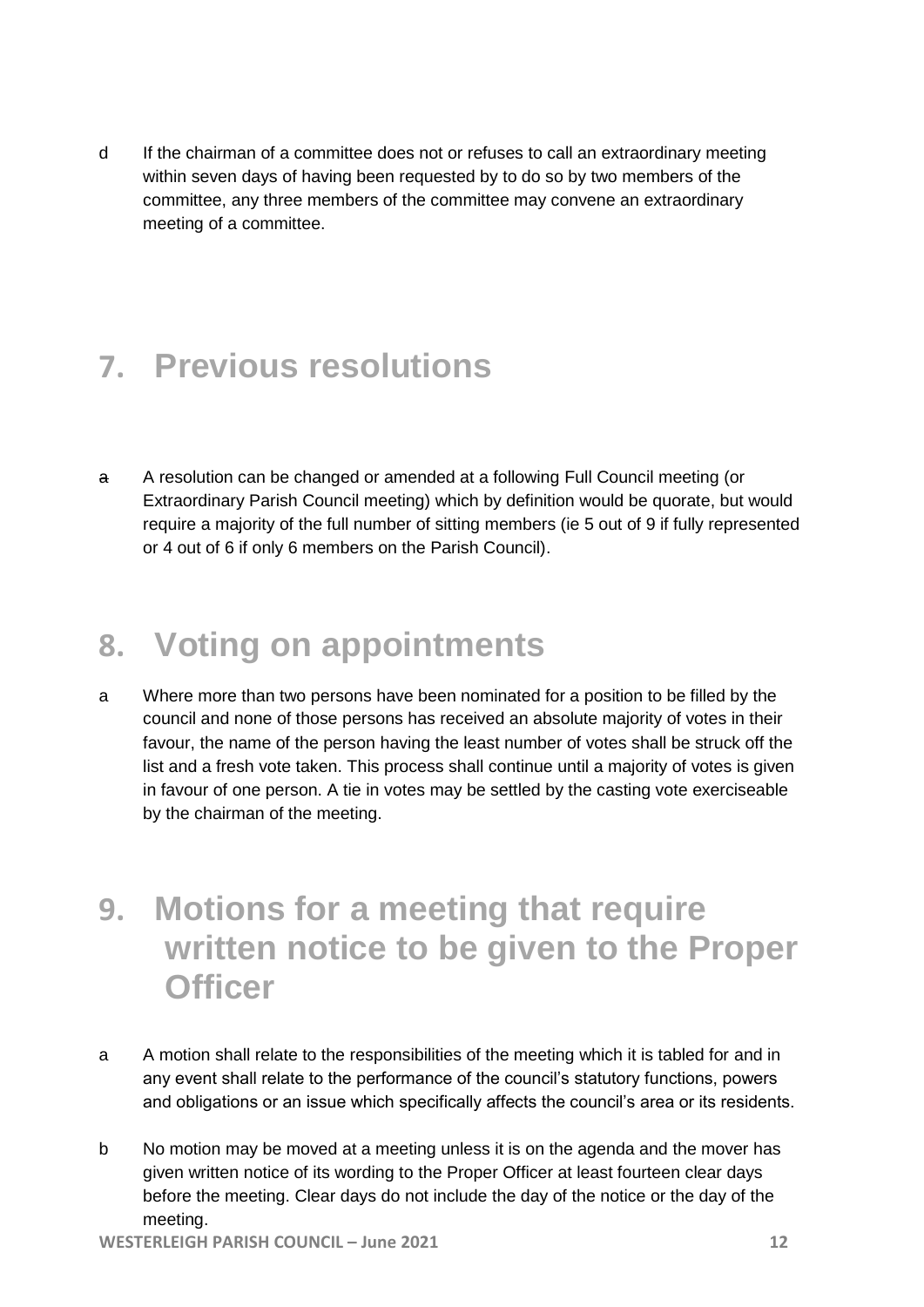- c The Proper Officer may, before including a motion on the agenda received in accordance with standing order 9(b) above, correct obvious grammatical or typographical errors in the wording of the motion.
- d If the Proper Officer considers the wording of a motion received in accordance with standing order 9(b) above is not clear in meaning, the motion shall be rejected until the mover of the motion resubmits it in writing to the Proper Officer so that it can be understood at least seven clear days before the meeting.
- e If the wording or subject of a proposed motion is considered improper, the Proper Officer shall consult with the chairman of the forthcoming meeting or, as the case may be, the councillors who have convened the meeting, to consider whether the motion shall be included in the agenda or rejected.
- f Subject to standing order 9(e) above, the decision of the Proper Officer as to whether or not to include the motion on the agenda shall be final.
- g Motions received shall be recorded in a book (or electronic file) for that purpose and numbered in the order that they are received.
- h Motions rejected shall be recorded in a book (or electronic file) for that purpose with an explanation by the Proper Officer for their rejection.

#### <span id="page-12-0"></span>**10. Motions at a meeting that do not require written notice**

- a The following motions may be moved at a meeting without written notice to the Proper Officer;
	- i. to correct an inaccuracy in the draft minutes of a meeting;
	- ii. to move to a vote;
	- iii. to defer consideration of a motion;
	- iv. to refer a motion to a particular committee or sub-committee;
	- v. to appoint a person to preside at a meeting;
	- vi. to change the order of business on the agenda;
	- vii. to proceed to the next business on the agenda;
	- viii. to require a written report;
	- ix. to appoint a committee or sub-committee and their members;
	- x. to extend the time limits for speaking;
	- xi. to exclude the press and public from a meeting in respect of confidential or sensitive information which is prejudicial to the public interest;
	- xii. to not hear further from a councillor or a member of the public;
	- xiii. to exclude a councillor or member of the public for disorderly conduct;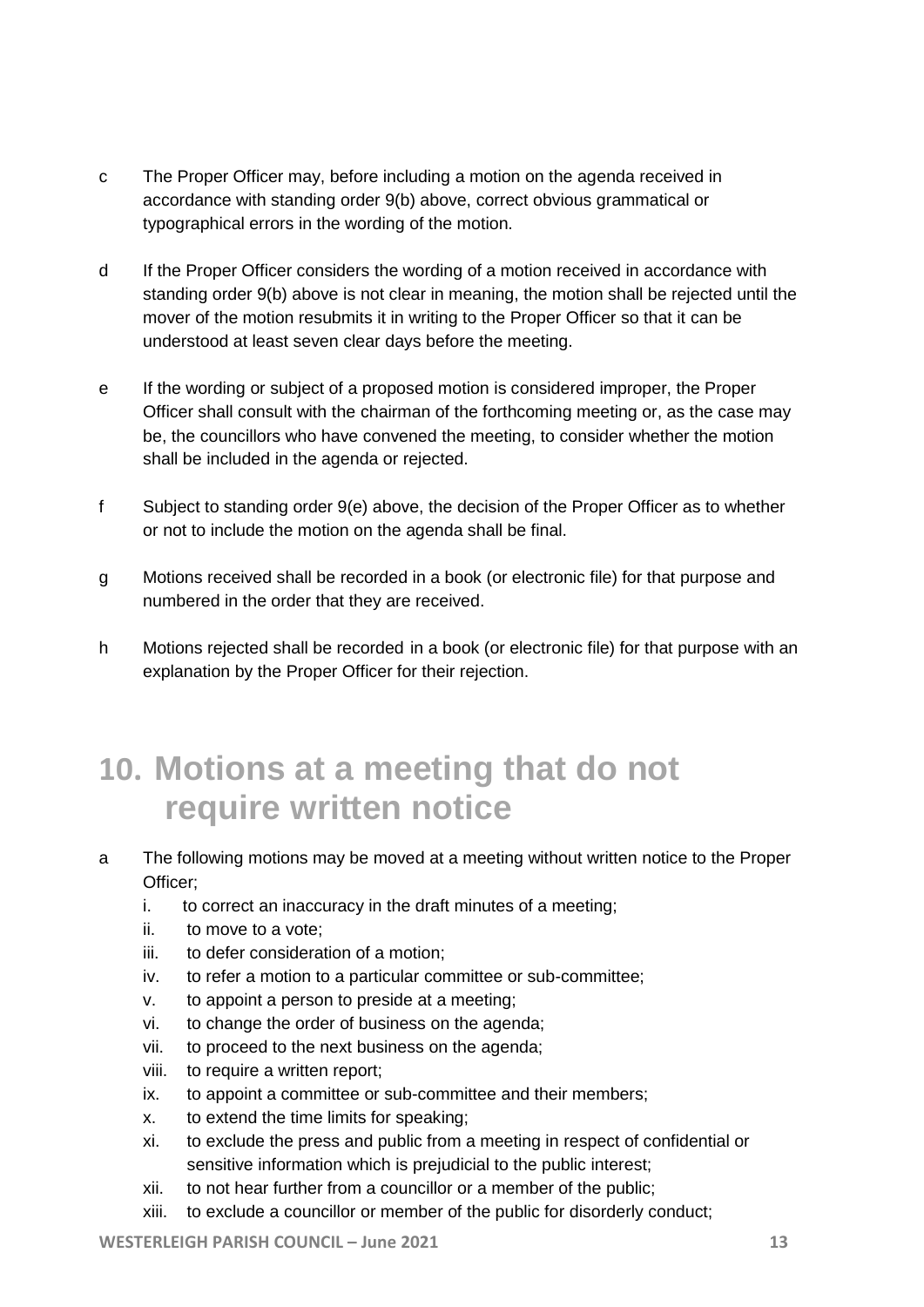- xiv. to temporarily suspend the meeting;
- xv. to suspend a particular standing order (unless it reflects mandatory statutory requirements);
- xvi. to adjourn the meeting; or
- xvii. to close a meeting.

## <span id="page-13-0"></span>**11. Handling confidential or sensitive information**

- a The agenda, papers that support the agenda and the minutes of a meeting shall not disclose or otherwise undermine confidential or sensitive information which for special reasons would not be in the public interest.
- b Councillors and staff shall not disclose confidential or sensitive information which for special reasons would not be in the public interest.
- c The Council will adhere to the principles of the 2018 Data Protection Act (GDPR) in relation to all personal information.

#### <span id="page-13-1"></span>**12. Draft minutes**

- a If the draft minutes of a preceding meeting have been served on councillors with the agenda to attend the meeting at which they are due to be approved for accuracy, they shall be taken as read.
- b There shall be no discussion about the draft minutes of a preceding meeting except in relation to their accuracy. A motion to correct an inaccuracy in the draft minutes shall be moved in accordance with standing order 10(a)(i) above.
- c The accuracy of draft minutes, including any amendment(s) made to them, shall be confirmed by resolution and shall be signed by the chairman of the meeting and stand as an accurate record of the meeting to which the minutes relate.
- d If the chairman of the meeting does not consider the minutes to be an accurate record of the meeting to which they relate, he shall sign the minutes and include a paragraph in the following terms or to the same effect:

"The chairman of this meeting does not believe that the minutes of the meeting of the ( ) held on (date) in respect of ( ) were a correct record but his view was not upheld by the meeting and the minutes are confirmed as an accurate record of the proceedings."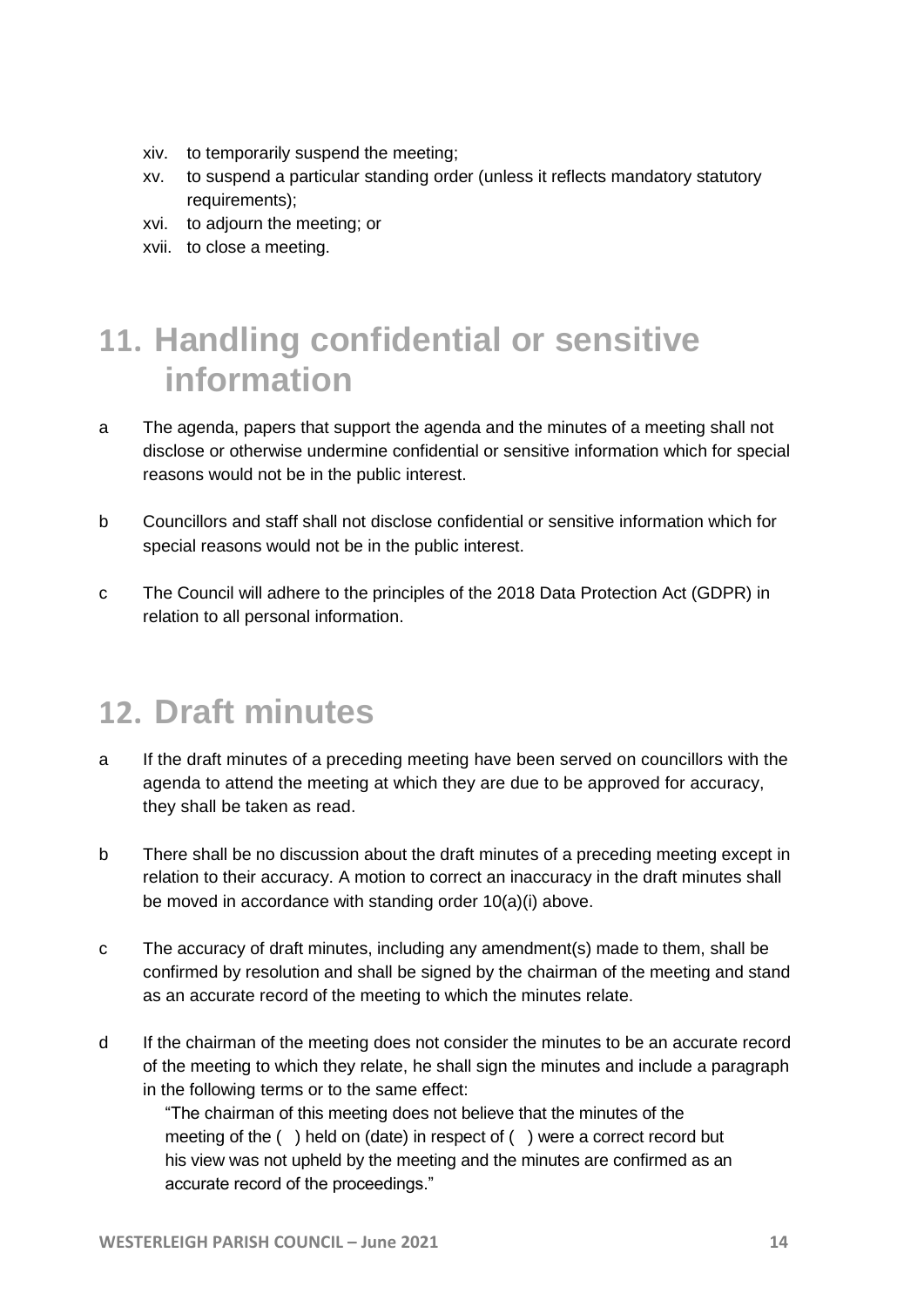e Upon a resolution which confirms the accuracy of the minutes of a meeting, the draft minutes or recordings of the meeting for which approved minutes exist shall be destroyed.

#### <span id="page-14-0"></span>**13. Code of conduct and dispensations**

*See also standing order 3(t) above.* 

- a All councillors and non-councillors with voting rights shall observe the code of conduct adopted by the council.
- b Unless he has been granted a dispensation, a councillor or non-councillor with voting rights shall withdraw from a meeting when it is considering a matter in which he has a disclosable pecuniary interest. He may return to the meeting after it has considered the matter in which he had the interest.
- c Unless he has been granted a dispensation, a councillor or non-councillor with voting rights shall withdraw from a meeting when it is considering a matter in which he has another interest if so required by the council's code of conduct. He may return to the meeting after it has considered the matter in which he had the interest.
- d **Dispensation requests shall be in writing and submitted to the Proper Officer** as soon as possible before the meeting, or failing that, at the start of the meeting for which the dispensation is required.
- e A decision as to whether to grant a dispensation shall be made by the Proper Officer and that decision is final.
- f A dispensation request shall confirm: i. the description and the nature of the disclosable pecuniary interest or other interest to which the request for the dispensation relates;
	- ii. whether the dispensation is required to participate at a meeting in a discussion only or a discussion and a vote;
	- iii. the date of the meeting or the period (not exceeding four years) for which the dispensation is sought; and
	- iv. an explanation as to why the dispensation is sought.
- g Subject to standing orders 13(d) and (f) above, dispensations requests shall be considered by the Proper Officer before the meeting or, if this is not possible, at the beginning of the meeting of the council, or committee or a sub-committee for which the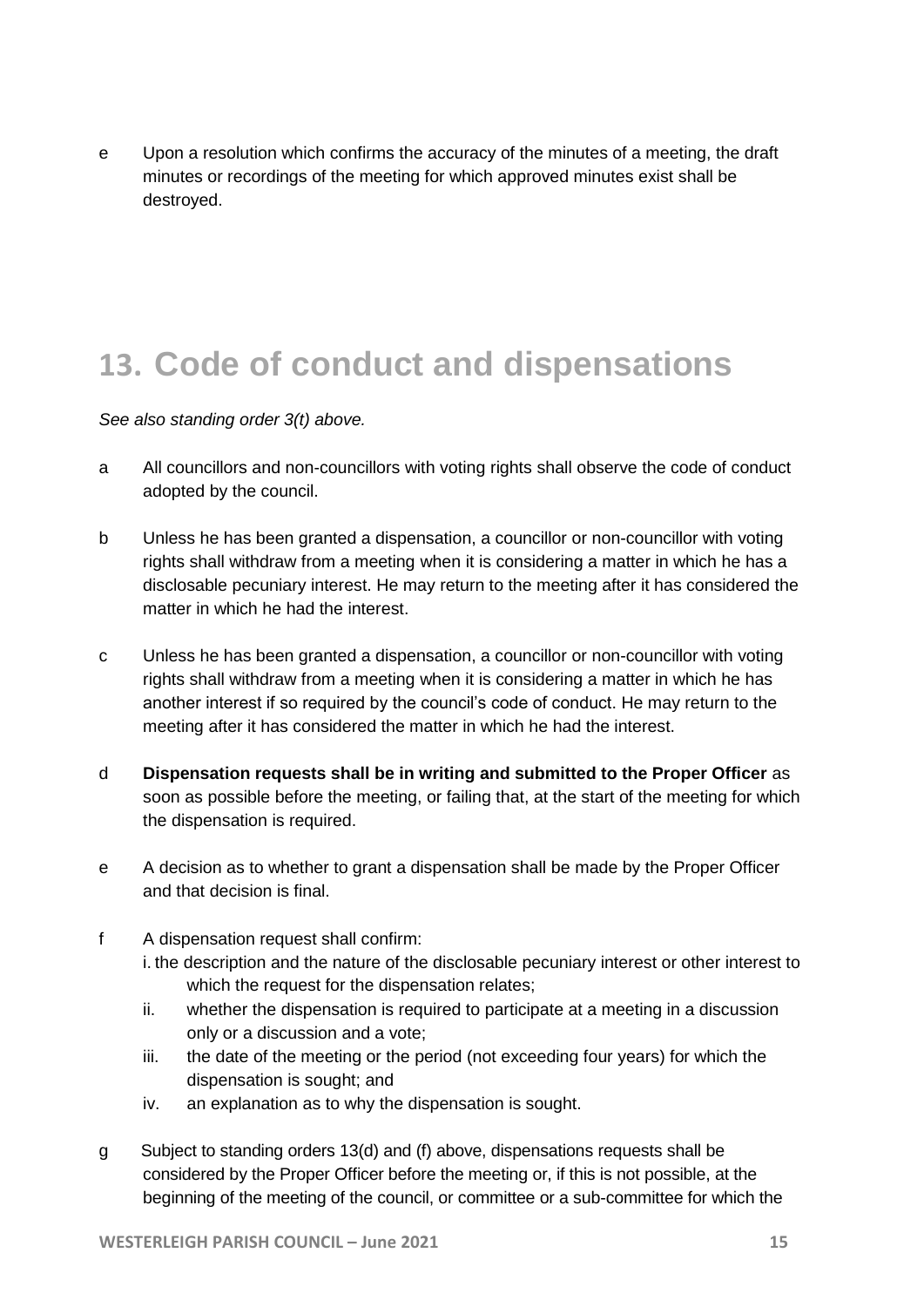dispensation is required.

- **h A dispensation may be granted in accordance with standing order 13(e) above if having regard to all relevant circumstances the following applies:**
	- **i. without the dispensation the number of persons prohibited from participating in the particular business would be so great a proportion of the meeting transacting the business as to impede the transaction of the business or**
	- **ii. granting the dispensation is in the interests of persons living in the council's area or**
	- **iii. it is otherwise appropriate to grant a dispensation.**

#### <span id="page-15-0"></span>**14. Code of conduct complaints**

- a Upon notification by South Gloucestershire Council or Gloucestershire County Council that it is dealing with a complaint that a councillor or non-councillor with voting rights has breached the council's code of conduct, the Proper Officer shall, subject to standing order 11 above, report this to the council.
- b Where the notification in standing order 14(a) above relates to a complaint made by the Proper Officer, the Proper Officer shall notify the Chairman of Council of this fact, and the Chairman shall be free to engage an external interim officer to assume the duties of the Proper Officer in relation to the complaint until it has been determined and the council has agreed what action, if any, to take in accordance with standing order 14(d) below.
- c The council may:
	- i. provide information or evidence where such disclosure is necessary to progress an investigation of the complaint or is required by law;
	- ii. seek information relevant to the complaint from the person or body with statutory responsibility for investigation of the matter;
- **d Upon notification by the District or Unitary Council that a councillor or noncouncillor with voting rights has breached the council's code of conduct, the council shall consider what, if any, action to take against him. Such action excludes disqualification or suspension from office.**

#### <span id="page-15-1"></span>**15. Proper Officer**

a The Proper Officer shall be either (i) the clerk or (ii) other appointed interim clerk nominated by the council to undertake the work of the Proper Officer when the Proper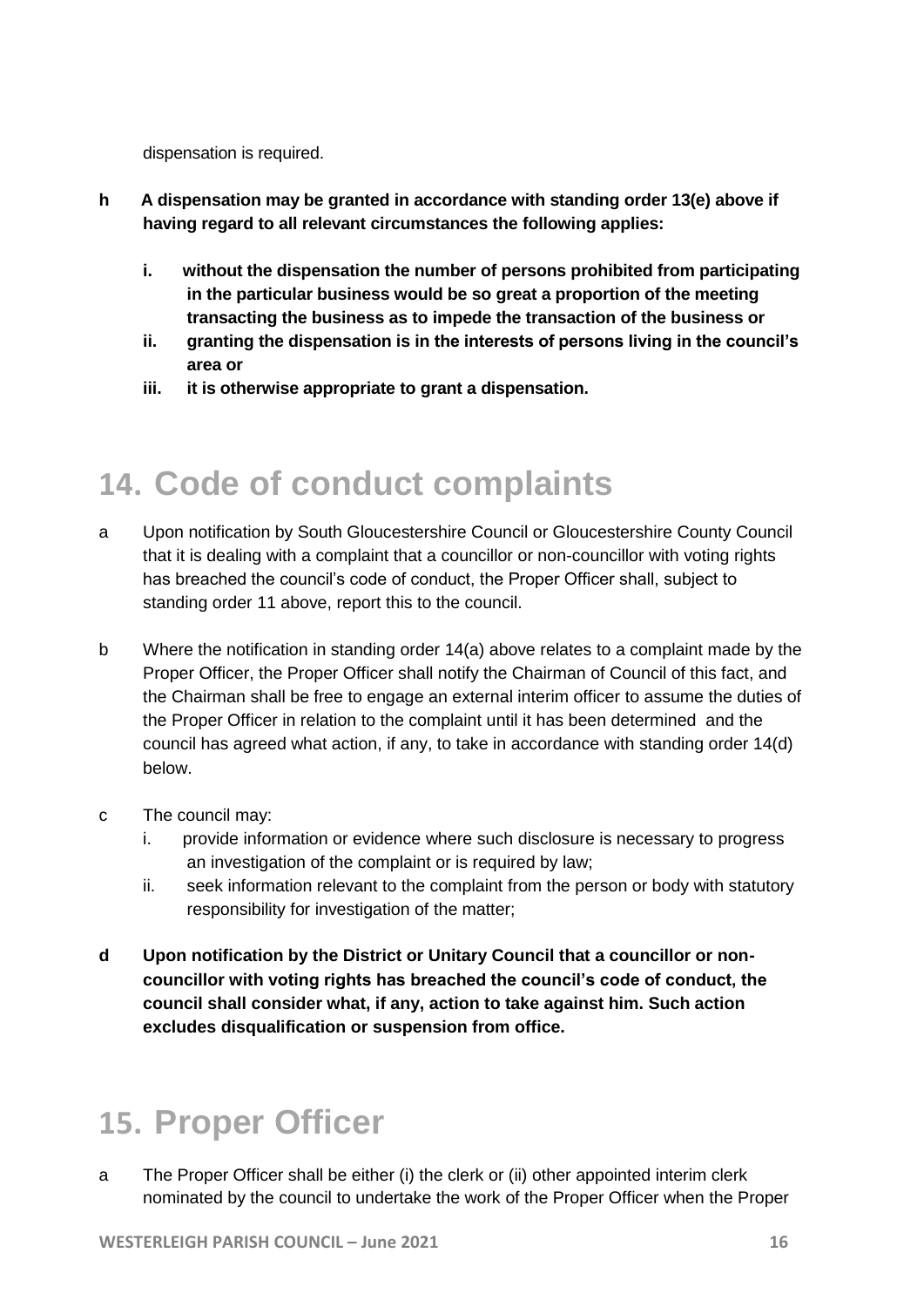Officer is absent.

- b The Proper Officer shall:
	- i. at least three clear days before a meeting of the council, a committee and a subcommittee serve on councillors a summons, by email (summons to be delivered to a councillors residence if they have no email), confirming the time, place and the agenda provided any such email contains the electronic signature and title of the Proper Officer.

*See standing order 3(b) above for the meaning of clear days for a meeting of a full council and standing order 3 (c) above for a meeting of a committee.*

- ii. **give public notice of the time, place and agenda at least three clear days before a meeting of the council or a meeting of a committee** or a subcommittee **(provided that the public notice with agenda of an extraordinary meeting of the council convened by councillors is signed by them);** *See standing order 3(b) above for the meaning of clear days for a meeting of a full council and standing order 3(c) above for a meeting of a committee.*
- iii. subject to standing order 9 above, include on the agenda all motions in the order received unless a councillor has given written notice at least five days before the meeting confirming his withdrawal of it;
- iv. **convene a meeting of full council for the election of a new Chairman of the Council, occasioned by a casual vacancy in his office;**
- v. facilitate inspection of the minute book by local government electors;
- vi. **receive and retain copies of byelaws made by other local authorities;**
- vii. retain acceptance of office forms from councillors;
- viii. retain a copy of every councillor's register of interests;
- ix. assist with responding to requests made under the Freedom of Information Act 2000 and Data Protection Act 1998, in accordance with and subject to the council's policies and procedures relating to the same;
- x. receive and send general correspondence and notices on behalf of the council except where there is a resolution to the contrary;
- xi. manage the organisation, storage of, access to and destruction of information held by the council in paper and electronic form;
- xii. arrange for legal deeds to be executed; *See also standing order 22 below.*
- xiii. arrange or manage the prompt authorisation, approval, and instruction regarding any payments to be made by the council in accordance with the council's financial regulations;
- xiv. at the discretion of the proper officer record significant and contentious planning applications notified to the council and the council's response to the local planning authority in the appropriate minutes;
- xv. send all Planning Applications to all Cllrs as they are issued. Cllrs will respond to the Clerk as requested, however applications of public interest will be discussed in public at the next meeting (Parish Council or Committee) and if necessary the Clerk will request a deadline extension from SGC if the 21 days falls before the next meeting, or call an extraordinary meeting if needed. Any other application which any Cllr thinks should be discussed fully in public can be highlighted to the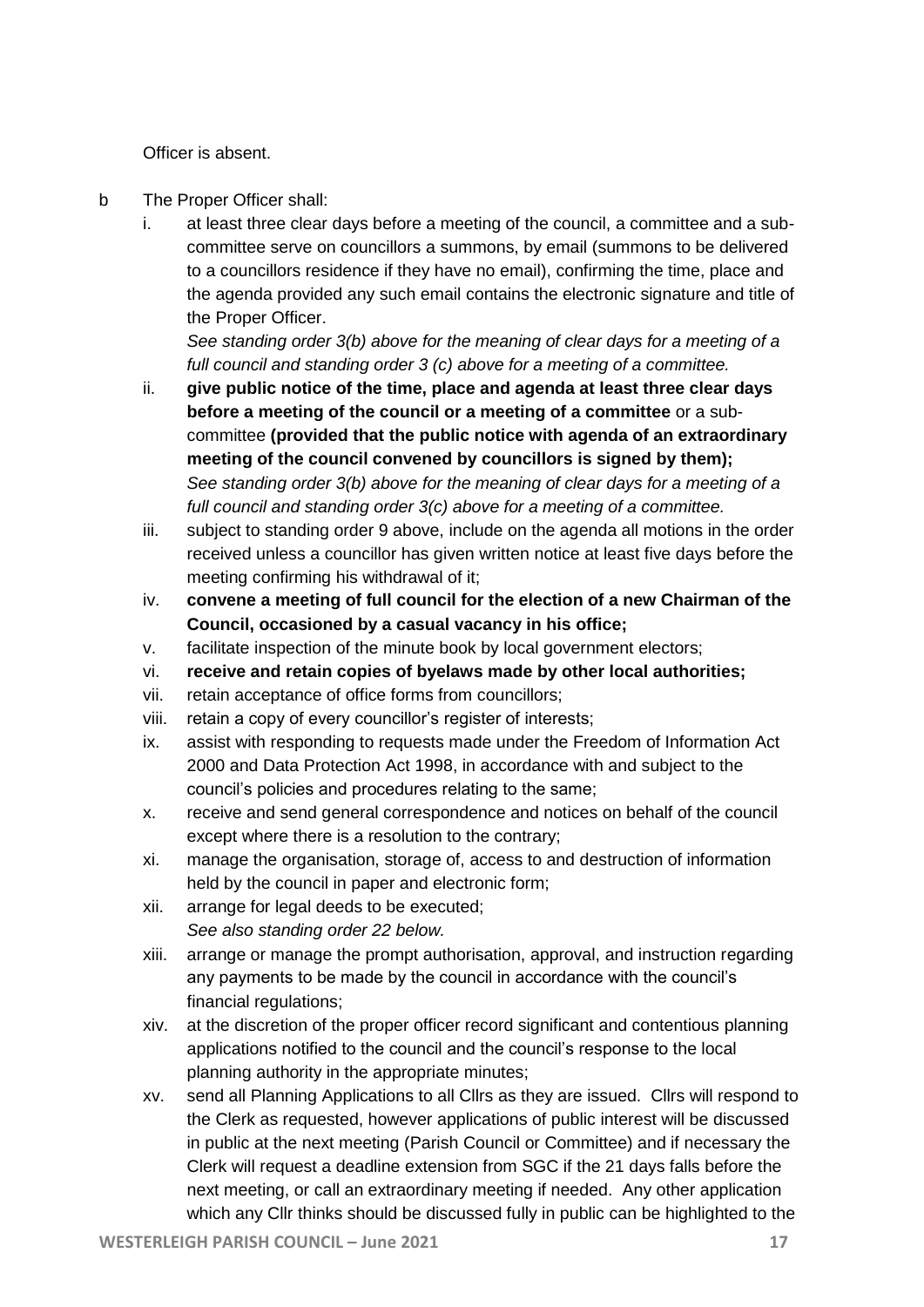#### Clerk.

All consultations for applications will be listed on the next agenda and the Clerk will report the Council comment received above.(ie the majority view stated in planning terms) and there will be opportunity for further discussion. An applicant can address the Parish Council if they so wish, at a meeting, as explained on the Parish Council web page, by contacting the Clerk as soon as possible after their application is issued by SGC.

- xvi. manage access to information about the council via the publication scheme; and
- xvii. retain custody of the seal of the council (if any) which shall not be used without a resolution to that effect.

*See also standing order 22 below.*

## **16. Responsible Financial Officer**

a The council shall appoint an appropriate external interim officer to undertake the work of the Responsible Financial Officer when the Responsible Financial Officer is absent.

#### <span id="page-17-0"></span>**17. Accounts and accounting statements**

- a "Proper practices" in standing orders refer to the most recent version of Governance and Accountability for Local Councils – a Practitioners' Guide (England).
- b All payments by the council shall be authorised, approved and paid in accordance with the law, proper practices and the council's financial regulations.
- c The Responsible Financial Officer shall supply to each councillor as soon as practicable after 30 June, 30 September and 31 December in each year a statement to summarise:
	- i. the council's receipts and payments for each quarter;
	- ii. the council's aggregate receipts and payments for the year to date;
	- iii. the balances held at the end of the quarter being reported

and which includes a comparison with the budget for the financial year and highlights any actual or potential overspends.

- d As soon as possible after the financial year end at 31 March, the Responsible Financial Officer shall provide:
	- i. each councillor with a statement summarising the council's receipts and payments for the last quarter and the year to date for information; and
- **WESTERLEIGH PARISH COUNCIL – June 2021 18** ii. to the full council the accounting statements for the year in the form of Section 1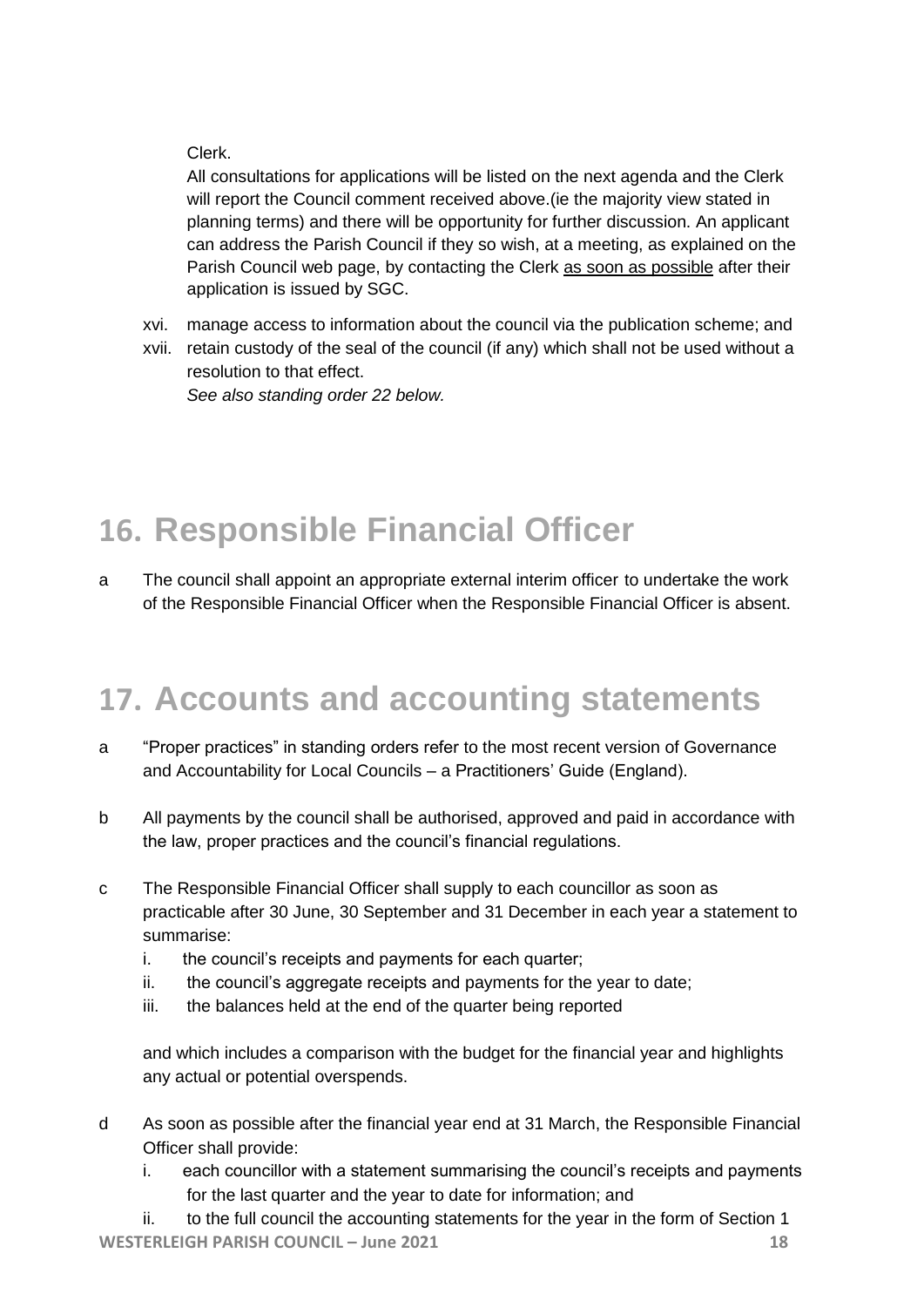& Section 2 of the annual return, as required by proper practices, for consideration and approval.

e The year-end accounting statements shall be prepared in accordance with proper practices and applying the form of accounts determined by the council (receipts and payments, or income and expenditure) for a year to 31 March. A completed draft annual return shall be presented to each councillor before the end of the following month of May. The annual return of the council, which is subject to external audit, including the annual governance statement, shall be presented to council for consideration and formal approval before 30 June.

#### <span id="page-18-0"></span>**18. Financial controls and procurement**

- a The council shall consider and approve financial regulations drawn up by the Responsible Financial Officer, which shall include detailed arrangements in respect of the following:
	- i. the keeping of accounting records and systems of internal controls;
	- ii. the assessment and management of financial risks faced by the council;
	- iii. the work of the independent internal auditor in accordance with proper practices and the receipt of regular reports from the internal auditor, which shall be required at least annually;
	- iv. the inspection and copying by councillors and local electors of the council's accounts and/or orders of payments; and
	- v. procurement policies (subject to standing order 18(c) below) including the setting of values for different procedures where a contract has an estimated value of less than £60,000.
- b Financial regulations shall be reviewed regularly and at least annually for fitness of purpose.
- c **Financial regulations shall confirm that a proposed contract for the supply of goods, materials, services and the execution of works with an estimated value in excess of** £60,000 **shall be procured on the basis of a formal tender as summarised in standing order 18(d) below.**
- d Subject to additional requirements in the financial regulations of the council, the tender process for contracts for the supply of goods, materials, services or the execution of works shall include, as a minimum, the following steps:
	- i. a specification for the goods, materials, services or the execution of works shall be drawn up;
	- ii. an invitation to tender shall be drawn up to confirm (i) the council's specification (ii) the time, date and address for the submission of tenders (iii) the date of the council's written response to the tender and (iv) the prohibition on prospective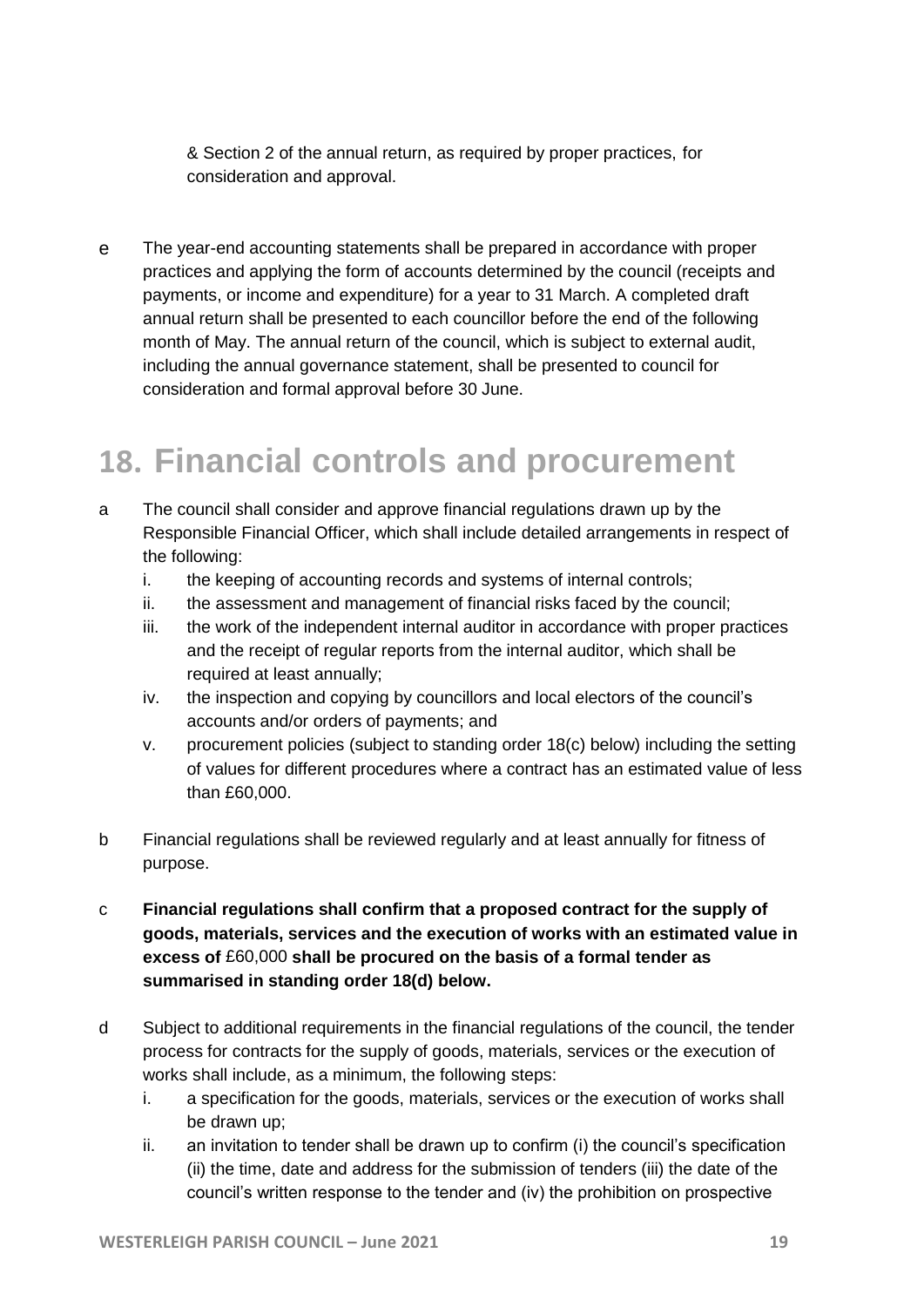contractors contacting councillors or staff to encourage or support their tender outside the prescribed process;

- iii. the invitation to tender shall be advertised in a local newspaper and in any other manner that is appropriate;
- iv. tenders are to be submitted in writing in a sealed marked envelope addressed to the Proper Officer;
- v. tenders shall be opened by the Proper Officer in the presence of at least one councillor after the deadline for submission of tenders has passed;
- vi. tenders are to be reported to and considered by the appropriate meeting of the council or a committee or sub-committee with delegated responsibility.
- e Neither the council, nor a committee or a sub-committee with delegated responsibility for considering tenders, is bound to accept the lowest value tender.
- f **Where the value of a contract is likely to exceed £138,893 (or other threshold specified by the Office of Government Commerce from time to time) the council must consider whether the Public Contracts Regulations 2006 (SI No. 5, as amended) and the Utilities Contracts Regulations 2006 (SI No. 6, as amended) apply to the contract and, if either of those Regulations apply, the council must comply with EU procurement rules.**

## <span id="page-19-0"></span>**19. Handling staff matters**

- a A matter personal to a member of staff that is being considered by a meeting of council or the staffing committee is subject to standing order 11 above.
- b Subject to the council's policy regarding absences from work, the Parish Clerk shall notify the chairman of the staffing committee or, if he/she is not available the chairman of council, of absence occasioned by illness or other reason and that person shall formally report such absence to the council at its next meeting.
- c The chairman of the staffing committee, or in his absence the chairman of the council, shall upon a resolution conduct a review of the performance and annual appraisal of the work of the Parish Clerk. The reviews and appraisal shall be reported in writing and is subject to approval by resolution by the staffing committee.
- d Subject to the council's policy regarding the handling of grievance matters, the Parish Clerk shall contact the chairman of the staffing committee, or in his absence the chairman of the council, in respect of an informal or formal grievance matter, and this matter shall be reported back and progressed by resolution of the staffing committee.
- e Subject to the council's policy regarding the handling of grievance matters, if an informal or formal grievance matter raised by Parish Clerk relates to the chairman or vice-chairman of the staffing committee, this shall be communicated to the chairman of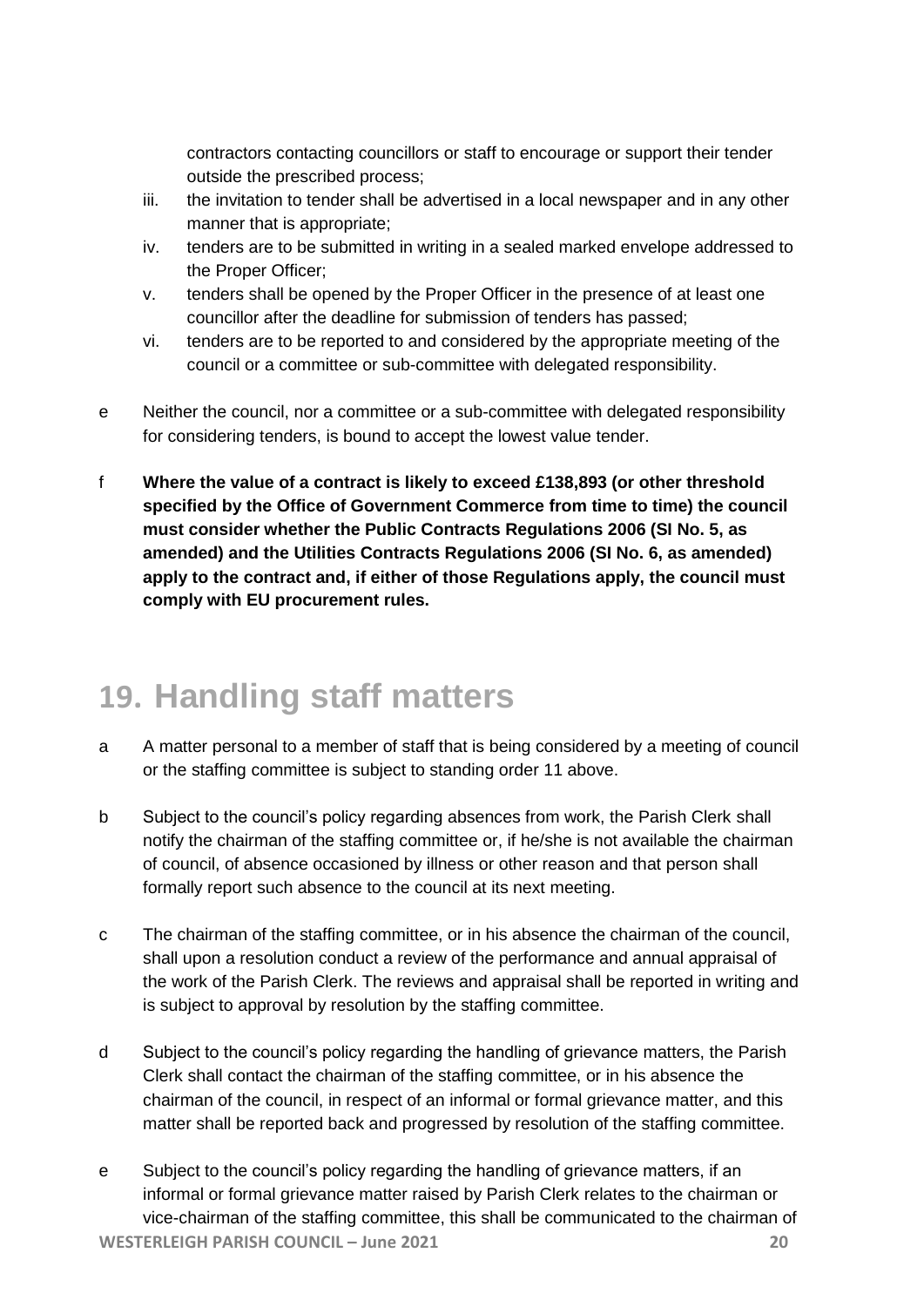the council, which shall be reported back and progressed by resolution of Council.

- f Any persons responsible for all or part of the management of staff shall treat the written records of all meetings relating to their performance, capabilities, grievance or disciplinary matters as confidential and secure.
- g The council shall keep all written records relating to employees secure. All paper records shall be secured and locked and electronic records shall be password protected and encrypted.
- h Only persons with line management responsibilities shall have access to staff records referred to in standing orders 19(f) and (g) above if so justified.
- i Access and means of access by keys and/or computer passwords to records of employment referred to in standing orders 19(f) and (g) above shall be provided only to the Parish Clerk, and to the Chairman of the Council in a sealed envelope or container which should only be accessed in times of extreme circumstances.

#### <span id="page-20-0"></span>**20. Requests for information**

- a Requests for information held by the council shall be handled in accordance with the council's policy in respect of handling requests under the Freedom of Information Act 2000 and the Data Protection Act 1998.
- b Correspondence from, and notices served by, the Information Commissioner shall be referred by the Proper Officer to the chairman of the Finance and General Purposes committee. The said committee shall have the power to do anything to facilitate compliance with the Freedom of Information Act 2000.
- c The Council will adhere to the principles of the 2018 Data Protection Act (GDPR) in relation to all personal information

#### <span id="page-20-1"></span>**21. Relations with the press/media**

a Requests from the press or other media for an oral or written comment or statement from the Council, its councillors or staff shall be handled in accordance with the Council's policy in respect of dealing with the press and/or other media.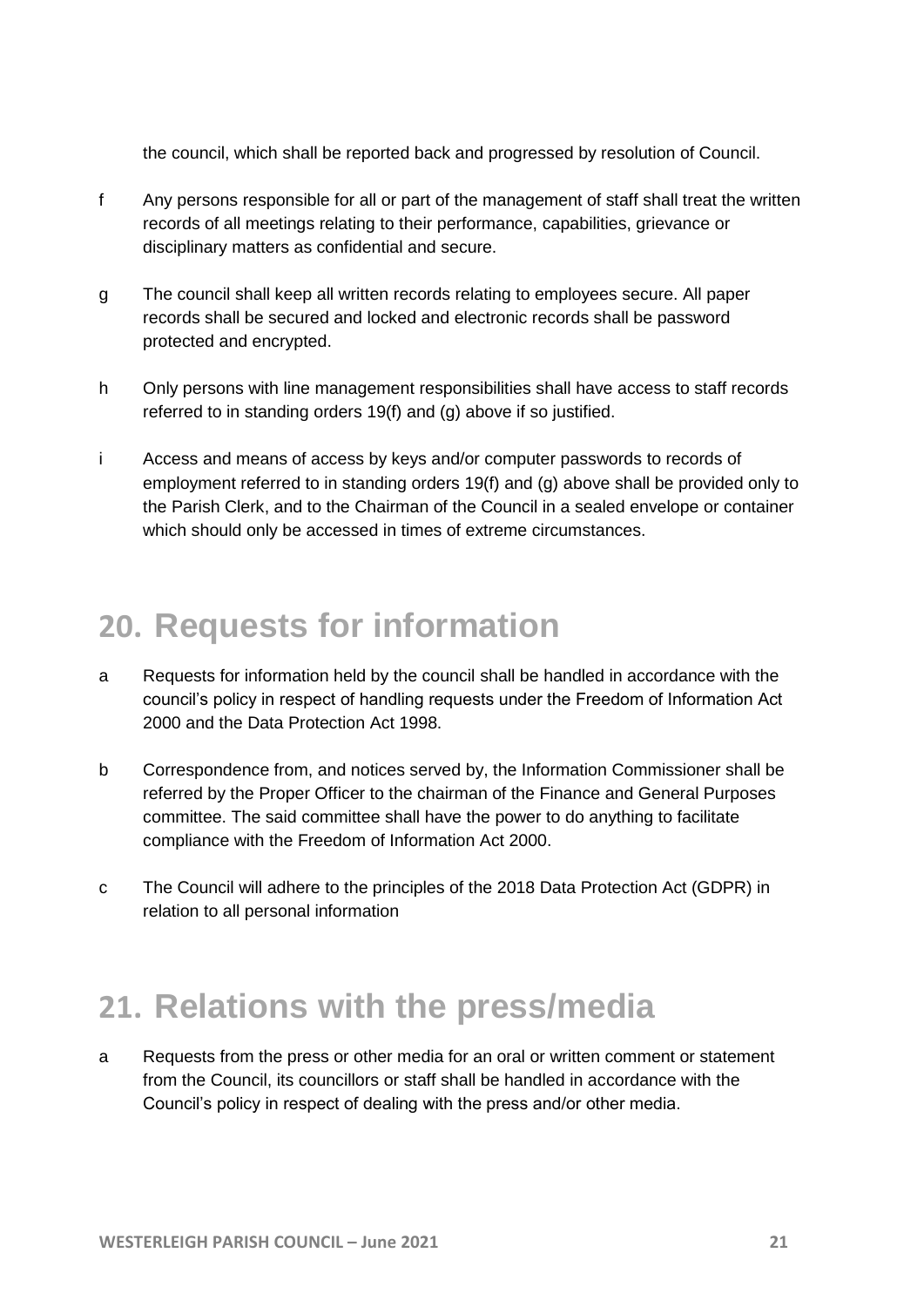## <span id="page-21-0"></span>**22. Execution and sealing of legal deeds**

#### *See also standing orders 15(b)(xii) and (xvii) above.*

- a A legal deed shall not be executed on behalf of the council unless authorised by a resolution.
- **b Subject to standing order 22(a) above, any two councillors may sign, on behalf of the council, any deed required by law and the Proper Officer shall witness their signatures***.*

## <span id="page-21-1"></span>**23. Communicating with District and County or Unitary councillors**

a An invitation to attend a meeting of the council shall be sent, together with the agenda, to the ward councillor(s) of the South Gloucestershire Council representing the area of the council.

## <span id="page-21-2"></span>**24. Restrictions on councillor activities**

- a. Unless authorised by a resolution, no councillor shall:
	- i. inspect any land and/or premises which the council has a right or duty to inspect; or
	- ii. issue orders, instructions or directions.

#### <span id="page-21-3"></span>**25. Standing orders generally**

- a All or part of a standing order, except one that incorporates mandatory statutory requirements, may be suspended by resolution in relation to the consideration of an item on the agenda for a meeting.
- b A motion to add to or vary or revoke one or more of the council's standing orders, except one that incorporates mandatory statutory requirements, shall be proposed by a special motion, the written notice by at least three councillors to be given to the Proper Officer in accordance with standing order 9 above.
- **WESTERLEIGH PARISH COUNCIL – June 2021 22** c The Proper Officer shall provide a copy of the council's standing orders to a councillor as soon as possible after he has delivered his acceptance of office form.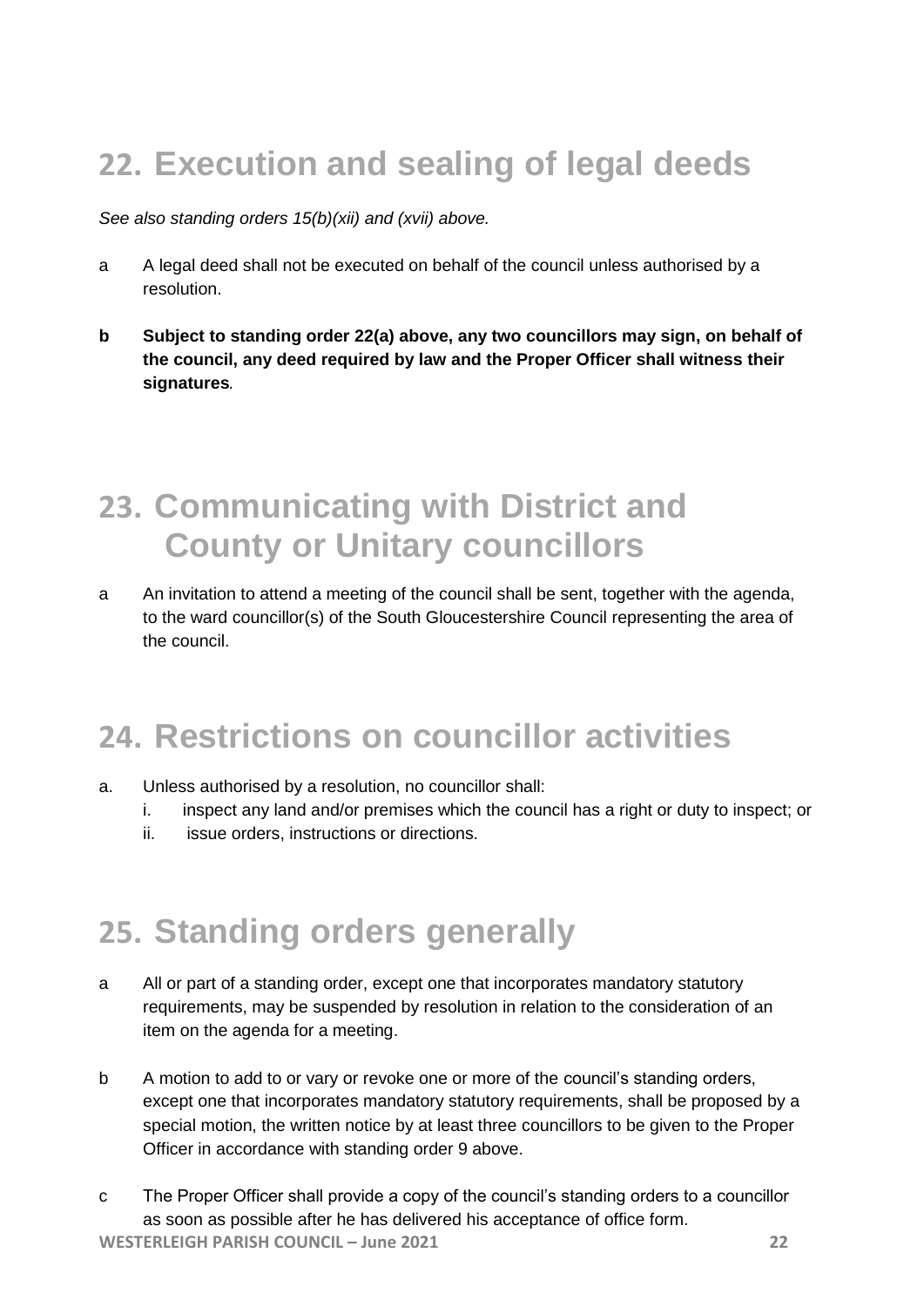d The decision of the chairman of a meeting as to the application of standing orders at the meeting shall be final.